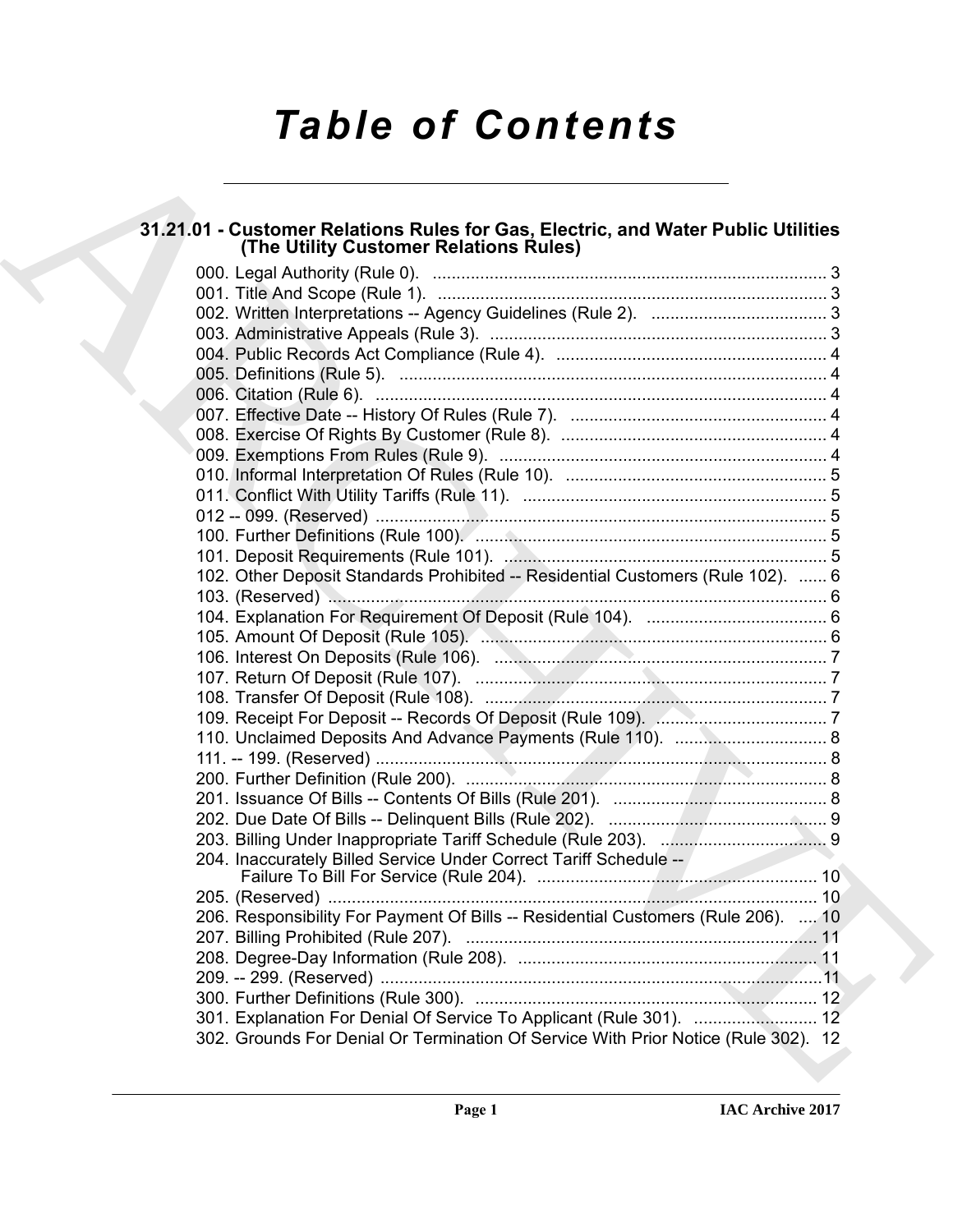# *Table of Contents (cont'd)*

| 304. Requirements For Notice To Customers Before Termination Of Service<br>305. Contents Of Notice Of Intent To Terminate Service (Rule 305).  14<br>306. Termination Of Residential Gas And Electric Service -- Winter Payment Plan<br>307. Third-Party Notification -- Residential Service (Rule 307).  15<br>310. Insufficient Grounds For Termination OR DENIAL Of Service (Rule 310).  16<br>311. Times When Service May Be Terminated -- Opportunity To Avoid<br>312. Denial Or Termination Of Service To Master-Metered Accounts<br>And Residents Or Occupants Who Are Not Customers (Rule 312).  17<br>602. Grounds For Denial Or Termination Of Service With Prior Notice (Rule 602). 20<br>603. Requirements For And Contents Of Notice Before Termination Of Service<br>604. Grounds For Termination Of Service Without Prior Notice (Rule 604).  21<br>703. -- 999. (Reserved)<br>23<br>the contract of the contract of the contract of the contract of the contract of the contract of the contract of | 303. Grounds For Denial Or Termination Of Service Without Prior Notice |  |
|---------------------------------------------------------------------------------------------------------------------------------------------------------------------------------------------------------------------------------------------------------------------------------------------------------------------------------------------------------------------------------------------------------------------------------------------------------------------------------------------------------------------------------------------------------------------------------------------------------------------------------------------------------------------------------------------------------------------------------------------------------------------------------------------------------------------------------------------------------------------------------------------------------------------------------------------------------------------------------------------------------------------|------------------------------------------------------------------------|--|
|                                                                                                                                                                                                                                                                                                                                                                                                                                                                                                                                                                                                                                                                                                                                                                                                                                                                                                                                                                                                                     |                                                                        |  |
|                                                                                                                                                                                                                                                                                                                                                                                                                                                                                                                                                                                                                                                                                                                                                                                                                                                                                                                                                                                                                     |                                                                        |  |
|                                                                                                                                                                                                                                                                                                                                                                                                                                                                                                                                                                                                                                                                                                                                                                                                                                                                                                                                                                                                                     |                                                                        |  |
|                                                                                                                                                                                                                                                                                                                                                                                                                                                                                                                                                                                                                                                                                                                                                                                                                                                                                                                                                                                                                     |                                                                        |  |
|                                                                                                                                                                                                                                                                                                                                                                                                                                                                                                                                                                                                                                                                                                                                                                                                                                                                                                                                                                                                                     |                                                                        |  |
|                                                                                                                                                                                                                                                                                                                                                                                                                                                                                                                                                                                                                                                                                                                                                                                                                                                                                                                                                                                                                     |                                                                        |  |
|                                                                                                                                                                                                                                                                                                                                                                                                                                                                                                                                                                                                                                                                                                                                                                                                                                                                                                                                                                                                                     |                                                                        |  |
|                                                                                                                                                                                                                                                                                                                                                                                                                                                                                                                                                                                                                                                                                                                                                                                                                                                                                                                                                                                                                     |                                                                        |  |
|                                                                                                                                                                                                                                                                                                                                                                                                                                                                                                                                                                                                                                                                                                                                                                                                                                                                                                                                                                                                                     |                                                                        |  |
|                                                                                                                                                                                                                                                                                                                                                                                                                                                                                                                                                                                                                                                                                                                                                                                                                                                                                                                                                                                                                     |                                                                        |  |
|                                                                                                                                                                                                                                                                                                                                                                                                                                                                                                                                                                                                                                                                                                                                                                                                                                                                                                                                                                                                                     |                                                                        |  |
|                                                                                                                                                                                                                                                                                                                                                                                                                                                                                                                                                                                                                                                                                                                                                                                                                                                                                                                                                                                                                     |                                                                        |  |
|                                                                                                                                                                                                                                                                                                                                                                                                                                                                                                                                                                                                                                                                                                                                                                                                                                                                                                                                                                                                                     |                                                                        |  |
|                                                                                                                                                                                                                                                                                                                                                                                                                                                                                                                                                                                                                                                                                                                                                                                                                                                                                                                                                                                                                     |                                                                        |  |
|                                                                                                                                                                                                                                                                                                                                                                                                                                                                                                                                                                                                                                                                                                                                                                                                                                                                                                                                                                                                                     |                                                                        |  |
|                                                                                                                                                                                                                                                                                                                                                                                                                                                                                                                                                                                                                                                                                                                                                                                                                                                                                                                                                                                                                     |                                                                        |  |
|                                                                                                                                                                                                                                                                                                                                                                                                                                                                                                                                                                                                                                                                                                                                                                                                                                                                                                                                                                                                                     |                                                                        |  |
|                                                                                                                                                                                                                                                                                                                                                                                                                                                                                                                                                                                                                                                                                                                                                                                                                                                                                                                                                                                                                     |                                                                        |  |
|                                                                                                                                                                                                                                                                                                                                                                                                                                                                                                                                                                                                                                                                                                                                                                                                                                                                                                                                                                                                                     |                                                                        |  |
|                                                                                                                                                                                                                                                                                                                                                                                                                                                                                                                                                                                                                                                                                                                                                                                                                                                                                                                                                                                                                     |                                                                        |  |
|                                                                                                                                                                                                                                                                                                                                                                                                                                                                                                                                                                                                                                                                                                                                                                                                                                                                                                                                                                                                                     |                                                                        |  |
|                                                                                                                                                                                                                                                                                                                                                                                                                                                                                                                                                                                                                                                                                                                                                                                                                                                                                                                                                                                                                     |                                                                        |  |
|                                                                                                                                                                                                                                                                                                                                                                                                                                                                                                                                                                                                                                                                                                                                                                                                                                                                                                                                                                                                                     |                                                                        |  |
|                                                                                                                                                                                                                                                                                                                                                                                                                                                                                                                                                                                                                                                                                                                                                                                                                                                                                                                                                                                                                     |                                                                        |  |
|                                                                                                                                                                                                                                                                                                                                                                                                                                                                                                                                                                                                                                                                                                                                                                                                                                                                                                                                                                                                                     |                                                                        |  |
|                                                                                                                                                                                                                                                                                                                                                                                                                                                                                                                                                                                                                                                                                                                                                                                                                                                                                                                                                                                                                     |                                                                        |  |
|                                                                                                                                                                                                                                                                                                                                                                                                                                                                                                                                                                                                                                                                                                                                                                                                                                                                                                                                                                                                                     |                                                                        |  |
|                                                                                                                                                                                                                                                                                                                                                                                                                                                                                                                                                                                                                                                                                                                                                                                                                                                                                                                                                                                                                     |                                                                        |  |
|                                                                                                                                                                                                                                                                                                                                                                                                                                                                                                                                                                                                                                                                                                                                                                                                                                                                                                                                                                                                                     |                                                                        |  |
|                                                                                                                                                                                                                                                                                                                                                                                                                                                                                                                                                                                                                                                                                                                                                                                                                                                                                                                                                                                                                     |                                                                        |  |
|                                                                                                                                                                                                                                                                                                                                                                                                                                                                                                                                                                                                                                                                                                                                                                                                                                                                                                                                                                                                                     |                                                                        |  |
|                                                                                                                                                                                                                                                                                                                                                                                                                                                                                                                                                                                                                                                                                                                                                                                                                                                                                                                                                                                                                     |                                                                        |  |
|                                                                                                                                                                                                                                                                                                                                                                                                                                                                                                                                                                                                                                                                                                                                                                                                                                                                                                                                                                                                                     |                                                                        |  |
|                                                                                                                                                                                                                                                                                                                                                                                                                                                                                                                                                                                                                                                                                                                                                                                                                                                                                                                                                                                                                     |                                                                        |  |
|                                                                                                                                                                                                                                                                                                                                                                                                                                                                                                                                                                                                                                                                                                                                                                                                                                                                                                                                                                                                                     |                                                                        |  |
|                                                                                                                                                                                                                                                                                                                                                                                                                                                                                                                                                                                                                                                                                                                                                                                                                                                                                                                                                                                                                     |                                                                        |  |
|                                                                                                                                                                                                                                                                                                                                                                                                                                                                                                                                                                                                                                                                                                                                                                                                                                                                                                                                                                                                                     |                                                                        |  |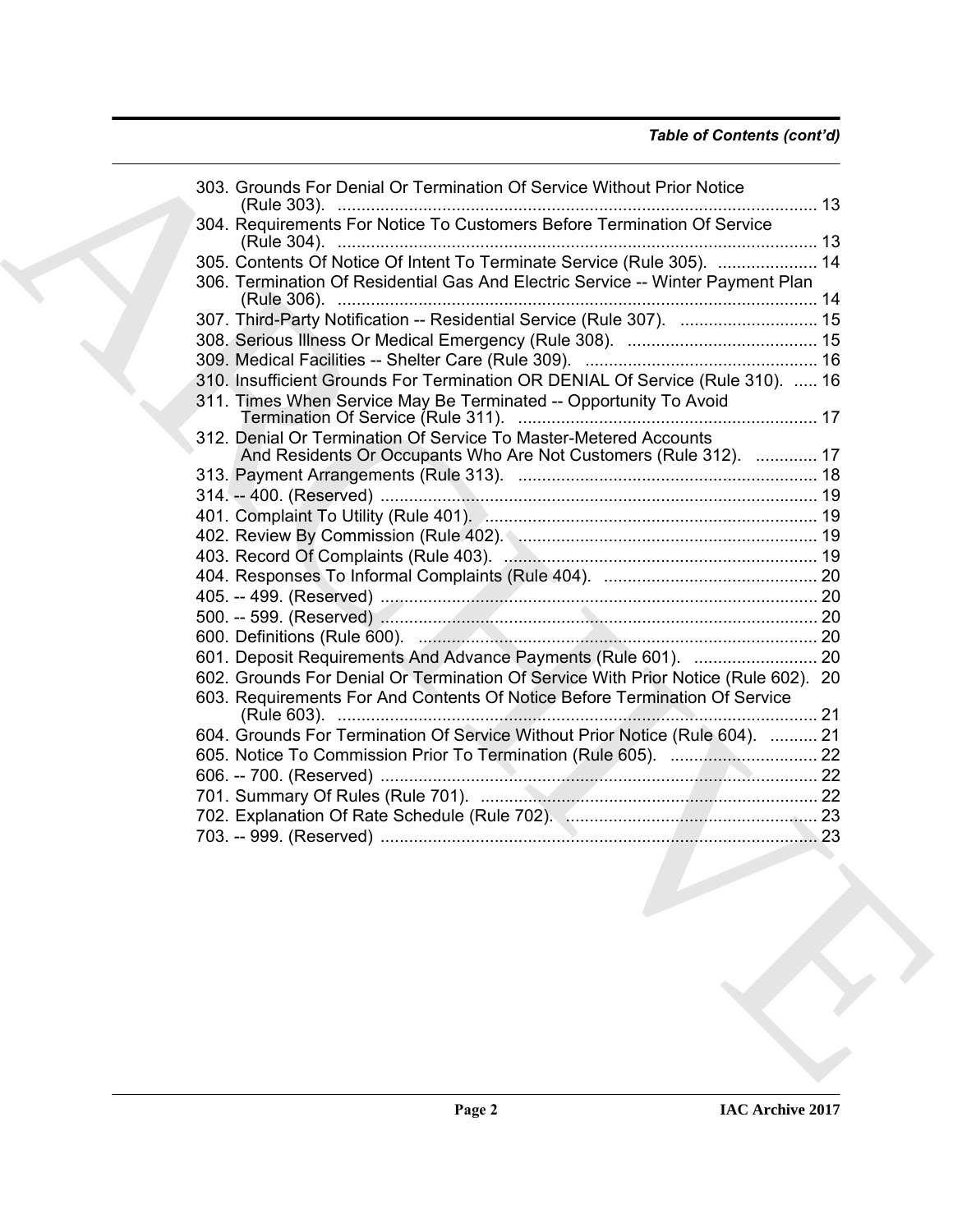#### **IDAPA 31 TITLE 21 CHAPTER 01**

# **31.21.01 - CUSTOMER RELATIONS RULES FOR GAS, ELECTRIC, AND WATER PUBLIC UTILITIES (THE UTILITY CUSTOMER RELATIONS RULES)**

#### <span id="page-2-1"></span><span id="page-2-0"></span>**000. LEGAL AUTHORITY (RULE 0).**

These rules are adopted under the general legal authority of the Public Utilities Law, Chapters 1 through 7, Idaho Code, and the specific legal authority of Sections 61-301, 61-302, 61-303, 61-315, 61-503, 61-507, and 61-520, Idaho Code. (7-1-93)

#### <span id="page-2-2"></span>**001. TITLE AND SCOPE (RULE 1).**

The name of this chapter is "Customer Relations Rules for Gas, Electric and Water Public Utilities (the Utility Customer Relations Rules)." This chapter has the following scope: These rules provide a set of fair, just, reasonable, and non-discriminatory rules with regard to deposits, guarantees, billing, application for service, denial of service, termination of service and complaints to utilities. (3-29-10)

#### <span id="page-2-3"></span>**002. WRITTEN INTERPRETATIONS -- AGENCY GUIDELINES (RULE 2).**

**51.21 (a) CHAPTER 01**<br>**CHAPTER 01**<br>**CHAPTER CONTINUES RELATIONS RULES POR GAS,<br><b>CHAPTER RELATIONS RULES POR GAS,**<br>**CHAPTER CHAPTER CONTINUES POR GAS,**<br>**CHAPTER CHAPTER CONTINUES POR GAS PROGRAMMENT CONTINUES POR CONTIN** For rulemakings conducted before July 1, 1993, written interpretations to these rules in the form of explanatory comments accompanying the order of proposed rulemaking and review of comments submitted in the order adopting these rules are maintained in the files of the Secretary of the Idaho Public Utilities Commission and are available from the office of the Commission Secretary. The Commission Secretary may be contacted in writing at the Idaho Public Utilities Commission, PO Box 83720, Boise, Idaho 83720-0074, or by telephone at (208) 334-0300. For rulemakings conducted after July 1, 1993, written interpretations to these rules in the form of explanatory comments accompanying the notice of proposed rulemaking that originally proposed the rules and review of comments submitted in the rulemaking decision adopting these rules are published in the issues of the Idaho Administrative Bulletin proposing or adopting the rules. In addition to these explanatory comments, the director of the Commission's consumer assistance staff has issued interpretive guidelines that are available by contacting the director of the consumer assistance staff in writing at the Idaho Public Utilities Commission, PO Box 83720, Boise, Idaho 83720- 0074, or by telephone at  $(208)$  334-0300.

# <span id="page-2-4"></span>**003. ADMINISTRATIVE APPEALS (RULE 3).**

This rule governs consideration of exemptions and complaints under these rules. Any person requesting and receiving an informal staff determination with regard to an exemption or complaint may formally or informally request the<br>Commission to review the Staff's determination. (7-1-93) Commission to review the Staff's determination.

**01. Exemptions From Rules**. Rule 9 authorizes persons or utilities to request exemptions from these is paragraph governs procedure for requests for exemptions. (7-1-93) rules. This paragraph governs procedure for requests for exemptions.

**a.** Any applicant, customer or utility may informally request an exemption from any provision of these rules for a specific applicant or applicants or customer or customers by writing the Commission's consumer assistance staff at the Idaho Public Utilities Commission, PO Box 83720, Boise, Idaho 83720-0074 or by telephoning the Commission's Consumer Assistance Staff at 334-0369 (Boise area) or 1 (800) 432-0369 (out of Boise calling area). Any such person may in writing or by telephone request the Commissioners to informally or formally review the Staff's decision.  $(7-1-93)$ 

**b.** Any applicant, customer or utility may formally petition the Commission for an exemption to the Commission's Rules of Procedure, IDAPA 31.01.01.000 et seq. (7-1-93) pursuant to the Commission's Rules of Procedure, IDAPA  $31.01.01.000$  et seq.

**c.** Any utility requesting an exemption for all of its customers must formally petition the Commission pursuant to the Commission's Rules of Procedure, IDAPA 31.01.01.000 et seq. (7-1-93)

**02. Complaints**. Rule 402 authorizes persons or utilities to file complaints under these rules. This subsection governs procedure for filing complaints under these rules. (7-1-93)

<span id="page-2-5"></span>**a.** Any applicant, customer or utility may file an informal complaint under any provision of these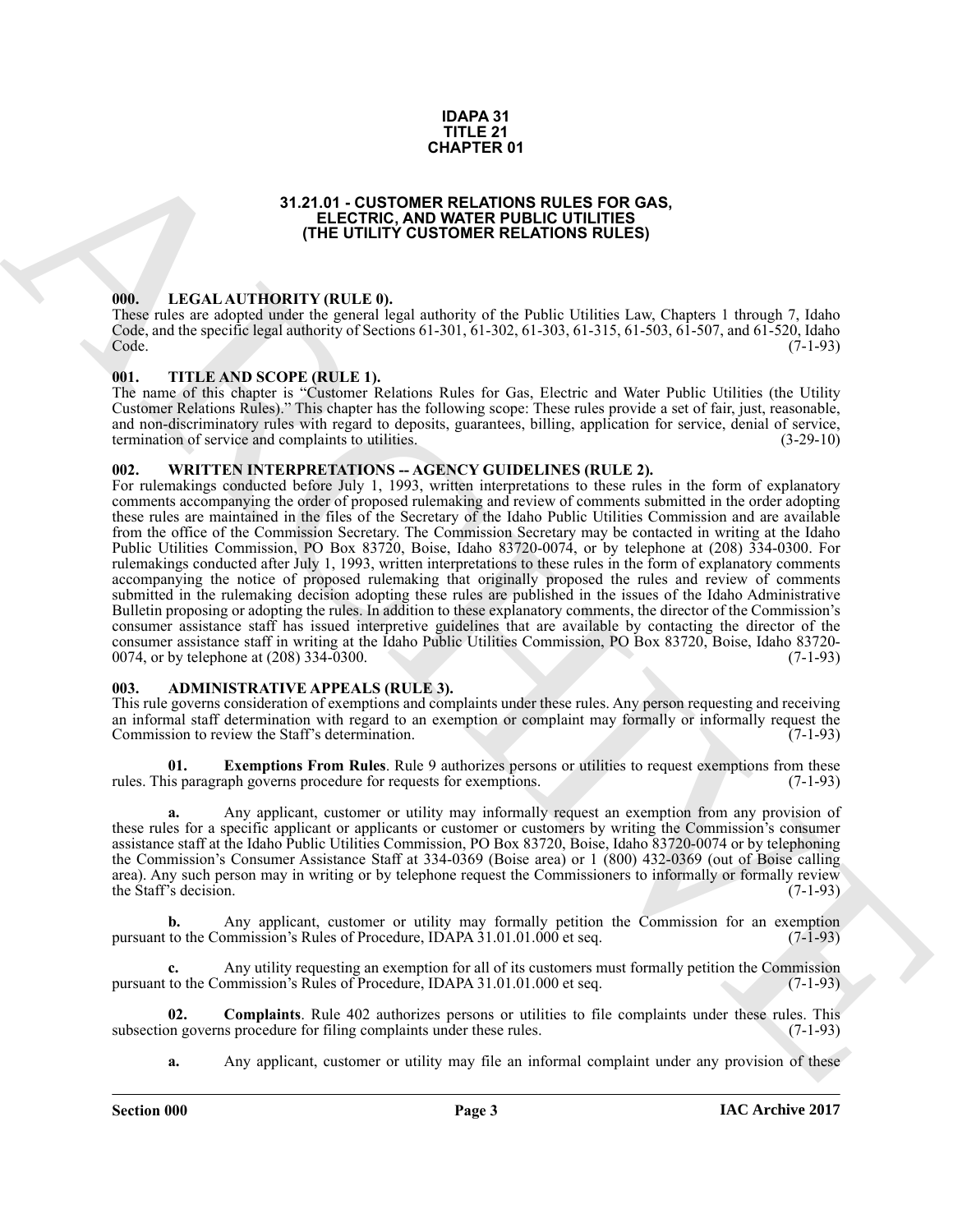rules concerning a specific applicant or applicants or customer or customers by writing the Commission's consumer assistance staff at the Idaho Public Utilities Commission, PO Box 83720, Boise, Idaho 83720-0074 or by telephoning the Commission's Consumer Assistance Staff at 334-0369 (Boise area) or 1 (800) 432-0369 (out of Boise calling area). Any such person may in writing or by telephone request the Commissioners to informally or formally review the Staff's decision.  $(7-1-93)$ 

**b.** Any applicant, customer or utility may file a formal complaint under these rules with the Commission pursuant to the Commission's Rules of Procedure, IDAPA 31.01.01.000 et seq. (7-1-93)

# <span id="page-3-0"></span>**004. PUBLIC RECORDS ACT COMPLIANCE (RULE 4).**

For the commute of the state of the state of the state of the state of the content Formula and the state of the state of the state of the state of the state of the state of the state of the state of the state of the state All requests for waivers of these rules are public records subject to inspection, examination and copying under the Public Records Act. All informal complaints concerning public utilities' compliance with the requirements of the Public Utilities Act and this Commission's rules and orders are investigatory records exempt from disclosure under the Public Records Act. All formal complaints concerning public utilities' compliance with these rules are public records subject to inspection, examination and copying under the Public Records Act. (7-1-93)

#### <span id="page-3-6"></span><span id="page-3-1"></span>**005. DEFINITIONS (RULE 5).**

The following definitions are used in this title and chapter: (7-1-93)

<span id="page-3-7"></span>**01. Applicant**. Unless restricted by definition within a rule or group of rules to a particular class of service, "applicant" means any potential customer who applies for service from a utility. Utilities may require an adult or minor competent to contract to join a minor not competent to contract as an applicant. (3-20-04) adult or minor competent to contract to join a minor not competent to contract as an applicant.

**02. Customer**. Unless restricted by definition within a rule or group of rules to a particular class of customer, "customer" means any person who has applied for, has been accepted by the utility, and is: (3-20-04)

<span id="page-3-8"></span>**a.** Receiving service from a utility; or (7-1-93)

**b.** Has received service within the past ten (10) calendar days prior to termination by the utility; or  $(3-20-04)$ 

**c.** Has assumed responsibility for payment of service provided to another or others. If the person receiving service is not the same person as the person assuming responsibility for payment of service, the latter is the customer for purposes of obtaining or terminating service, receiving refunds, or making changes to the account.  $(3-20-04)$ 

<span id="page-3-9"></span>**03. Utility**. Unless restricted by definition within a rule or group of rules, "utility" means any public utility providing gas, electric or water service subject by law to the Commission's jurisdiction, whether previously certified or not. (7-1-93)

#### <span id="page-3-2"></span>**006. CITATION (RULE 6).**

The official citation of these rules is IDAPA 31.21.01.000 et seq. For example, this rule is cited as IDAPA 31.21.01.006. In documents submitted to the Commission or issued by the Commission, however, these rules may be cited by their short title of Utility Customer Relations Rules (UCRR) and the parenthetical rule number. For example, this rule may be cited as UCRR 6. (7-1-93)

#### <span id="page-3-3"></span>**007. EFFECTIVE DATE -- HISTORY OF RULES (RULE 7).**

The Commission has adopted predecessors to these rules beginning in 1978. They were most recently codified at IDAPA 31.C.0 through -.7. They were readopted and reformatted by rulemaking decision in docket number 31-2101- 9301, effective July 1, 1993. The history of these rulemaking proceedings preceding the initiation of the publishing of the Idaho Administrative Bulletin and the Idaho Administrative Code is available from the Commission Secretary.

 $(7-1-93)$ 

#### <span id="page-3-11"></span><span id="page-3-4"></span>**008. EXERCISE OF RIGHTS BY CUSTOMER (RULE 8).**

No utility shall discriminate against or penalize a customer for exercising any right granted by these rules. (7-1-93)

# <span id="page-3-10"></span><span id="page-3-5"></span>**009. EXEMPTIONS FROM RULES (RULE 9).**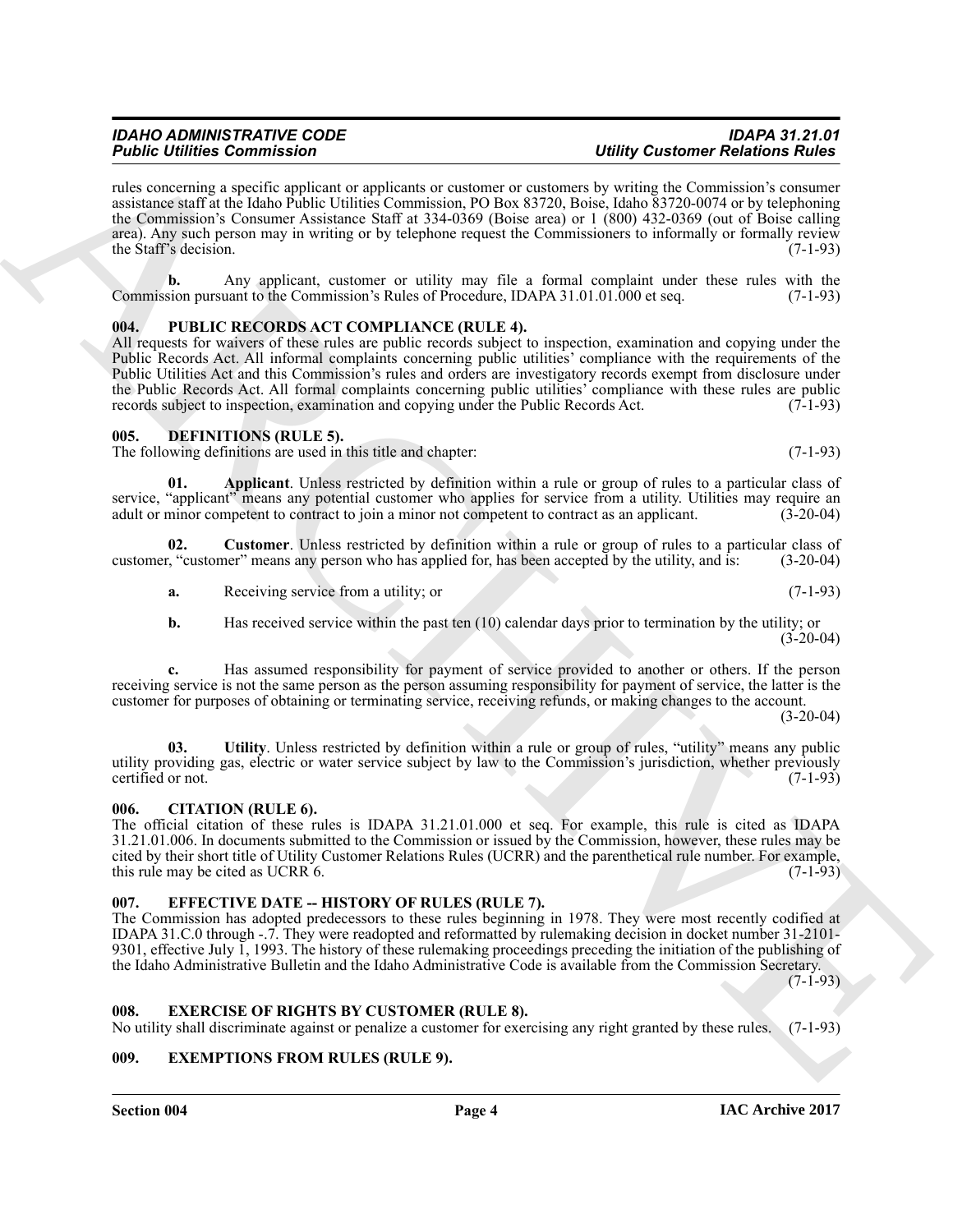If unusual or unreasonable hardships result from the application of any of these rules, any utility or customer may apply to the Commission for, or the Commission on its own motion may order, a permanent or temporary exemption.  $(7-1-93)$ 

# <span id="page-4-14"></span><span id="page-4-0"></span>**010. INFORMAL INTERPRETATION OF RULES (RULE 10).**

**Finding Commutes on the system and computer and commute the system of the system of the system of the system of the system of the system of the system of the system of the system of the system of the system of the system** The Commission may authorize designated staff members to make and give informal interpretations of these rules and regulations and the utility tariffs on file with the Commission, and to investigate complaints filed with this Commission. These interpretations, which do not bind the Commission, will be distributed to utilities governed by these rules and interested consumer groups and be available from the director of the Commission's consumer assistance staff. The Commission reserves to itself the authority to issue formal declaratory orders concerning<br>interpretation of these rules and utility tariffs and to resolve formal complaints. (7-1-93) interpretation of these rules and utility tariffs and to resolve formal complaints.

# <span id="page-4-5"></span><span id="page-4-1"></span>**011. CONFLICT WITH UTILITY TARIFFS (RULE 11).**

If a utility's tariff on file with the Commission contains provisions that deny or restrict customer's rights protected by any of these rules, these rules supercede any conflicting tariff provisions that deny or restrict any of those rights.

 $(7-1-93)$ 

# <span id="page-4-2"></span>**012 -- 099. (RESERVED)**

# <span id="page-4-10"></span><span id="page-4-9"></span><span id="page-4-6"></span>**DEPOSIT PRACTICES FOR RESIDENTIAL AND SMALL COMMERCIAL CUSTOMERS**

#### **RULES 100 TO 199**

#### <span id="page-4-3"></span>**100. FURTHER DEFINITIONS (RULE 100).**

As used in Rules 101 through 109: (7-1-93)

**01. Applicant**. "Applicant" is restricted from its general definition to refer only to applicants for al or small commercial service, unless further restricted by the rule. (7-1-93) residential or small commercial service, unless further restricted by the rule.

<span id="page-4-11"></span>**02.** Customer. "Customer" is restricted from its general definition to refer to a residential or small cial customer, unless further restricted by the rule. (7-1-93) commercial customer, unless further restricted by the rule.

<span id="page-4-12"></span>**03. Deposit**. "Deposit" means any payment held as security for future payment or performance that is able after the customer establishes good credit. (7-1-93) reimbursable after the customer establishes good credit.

<span id="page-4-13"></span>**04. Residential and Small Commercial Classes**. The Commission will maintain on file a list of which customer classes of a given utility are residential and which are small commercial.

# <span id="page-4-7"></span><span id="page-4-4"></span>**101. DEPOSIT REQUIREMENTS (RULE 101).**

<span id="page-4-8"></span>**01. Residential Customers**. No utility shall demand or hold a deposit from any current residential customer or applicant for residential service without proof that the customer or applicant is likely to be a credit risk or to damage the property of the utility. A lack of previous history with the utility does not, in itself, constitute such proof. A utility shall not demand or hold a deposit under this rule as a condition of service from a residential customer or applicant unless one or more of the following criteria applies: (5-3-03)

**a.** The customer or applicant has outstanding a prior residential service account with the utility that accrued within the last four (4) years and at the time of application for service remains unpaid and not in dispute.

 $(5-3-03)$ 

**b.** The customer's or applicant's service from the utility has been terminated within the last four (4) one (1) or more of the following reasons: years for one  $(1)$  or more of the following reasons:

i. Nonpayment of any undisputed delinquent bill; (7-1-93)

ii. Misrepresentation of the customer's or applicant's identity for the purpose of obtaining utility  $(7-1-93)$ service; (7-1-93)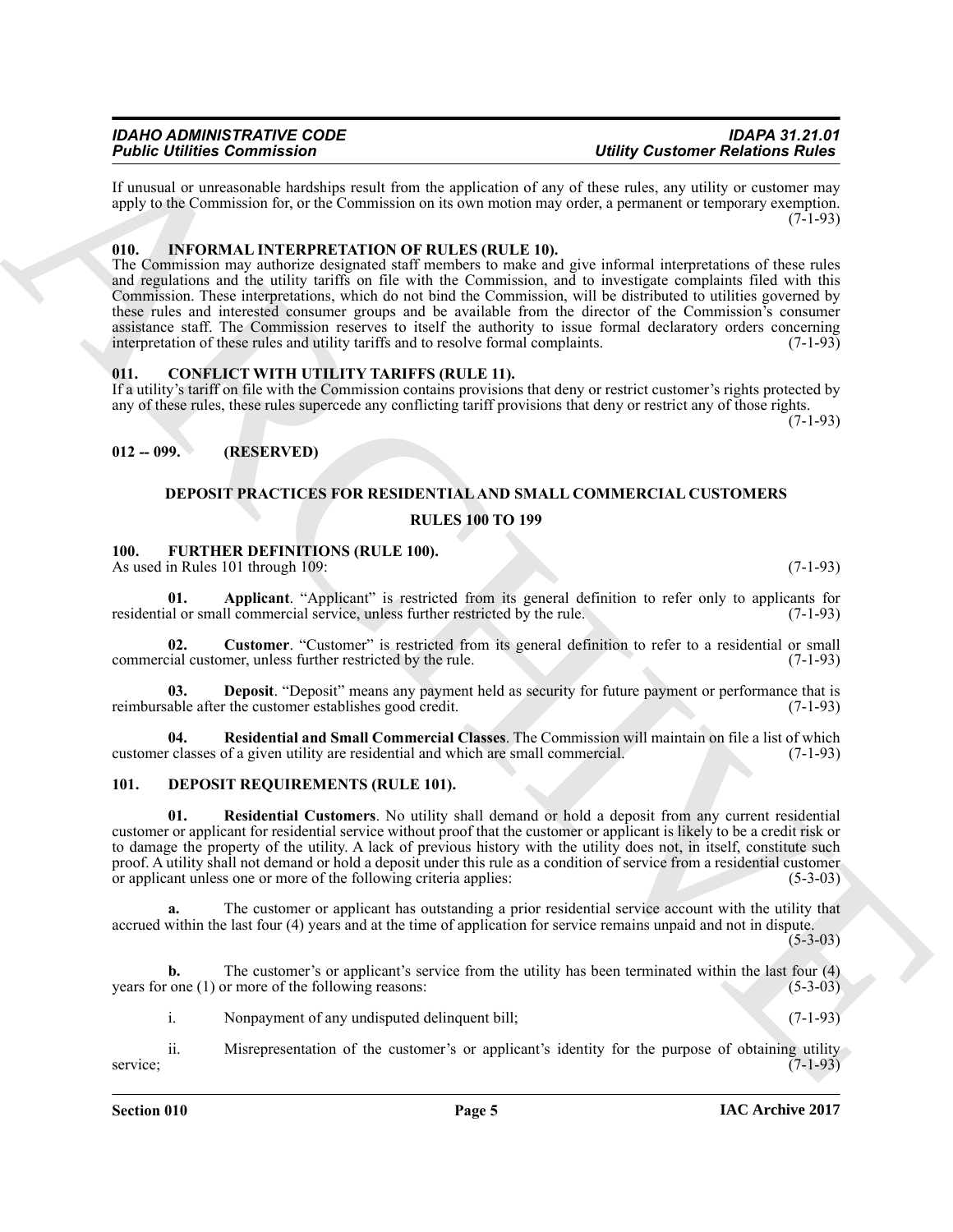iii. Failure to reimburse the company for damages due to negligent or intentional acts of the customer; or  $(7-1-93)$ 

iv. Obtaining, diverting or using service without the authorization or knowledge of the utility. (7-1-93)

**c.** Information provided by the applicant upon application for service is materially false or materially misrepresentative of the applicant's true status.  $(7-1-93)$ 

The applicant did not have service with the utility for a period of at least twelve (12) consecutive months during the last four (4) years, and does not pass an objective credit screen. (5-3-03)

**e.** The applicant requests service at a residence where a former customer who owes a past due balance ce incurred at that location still resides. (5-3-03) for service incurred at that location still resides.

**f.** The utility has given the customer two (2) or more written final notices of termination within the ve (12) consecutive months. (5-3-03) last twelve  $(12)$  consecutive months.

**02. Small Commercial Customers**. A utility shall not demand or hold a deposit as a condition of service from any current small commercial customer or applicant for small commercial service unless one or more of the following criteria apply: (7-1-93) (3-1-93)

<span id="page-5-8"></span>**a.** Any of the criteria listed in Rule Subsection 101.01 of this rule are present. (7-1-93)

<span id="page-5-7"></span>**b.** The applicant is applying for service for the first time from that utility. (7-1-93)

**03. Bankrupt Customers**. If an applicant for service or a customer, either residential or small commercial, has sought any form of relief under the Federal Bankruptcy Laws, has been brought within the jurisdiction of the bankruptcy court for any reason in an involuntary manner, or has had a receiver appointed in a state court proceeding, then deposit may be demanded as allowed by the Federal Bankruptcy Act of 1978, as amended, and, in particular, 11 USC 366, or as directed by the state court. (7-1-93)

# <span id="page-5-10"></span><span id="page-5-0"></span>**102. OTHER DEPOSIT STANDARDS PROHIBITED -- RESIDENTIAL CUSTOMERS (RULE 102).**

A utility shall not require a deposit or other guarantee as a condition of new or continued residential utility service based upon residential ownership or location, income level, source of income, employment tenure, nature of occupation, race, creed, sex, age, national origin, marital status, number of dependents, or any other criterion not authorized by these rules. Rules governing deposits shall be applied uniformly. (5-3-03)

# <span id="page-5-1"></span>**103. (RESERVED)**

# <span id="page-5-9"></span><span id="page-5-2"></span>**104. EXPLANATION FOR REQUIREMENT OF DEPOSIT (RULE 104).**

If the utility requires a cash deposit as a condition of providing service, then it shall immediately provide an explanation to the applicant or customer stating the precise reasons why a deposit is required. The applicant or customer shall be given an opportunity to rebut those reasons. In the event of a dispute, the applicant or customer shall be advised that an informal or formal complaint may be filed with the Commission. (3-20-04) shall be advised that an informal or formal complaint may be filed with the Commission.

#### <span id="page-5-5"></span><span id="page-5-4"></span><span id="page-5-3"></span>**105. AMOUNT OF DEPOSIT (RULE 105).**

**Figure 12 Communisties** (**Labrary Communisties** (**Labrary Communisties** (**Labrary Communisties** (**Labrary Communisties** (**Labrary Communisties** (**Labrary Communisties** (**Labrary Communisties** (**Labrary Communisties** (**La 01. Amount of Deposit**. A deposit allowed pursuant to Rule 101 as a condition of service shall not exceed one-sixth (1/6) the amount of reasonably estimated billing for one (1) year at rates then in effect. Where gas service is used for space heating purposes only, the deposit shall not exceed the total of the two (2) highest months' bills during the previous twelve (12) consecutive months, adjusted for currently effective rates. Deposit amounts shall be based upon the use of service at the premises during the prior year or upon the type and size of equipment using the utility's service. (4-2-08)

<span id="page-5-6"></span>**02. Installment Payments of Deposit**. The utility shall advise the applicant or customer that the deposit may be paid in two (2) installments. One-half  $(1/2)$  of the deposit amount shall be due immediately with the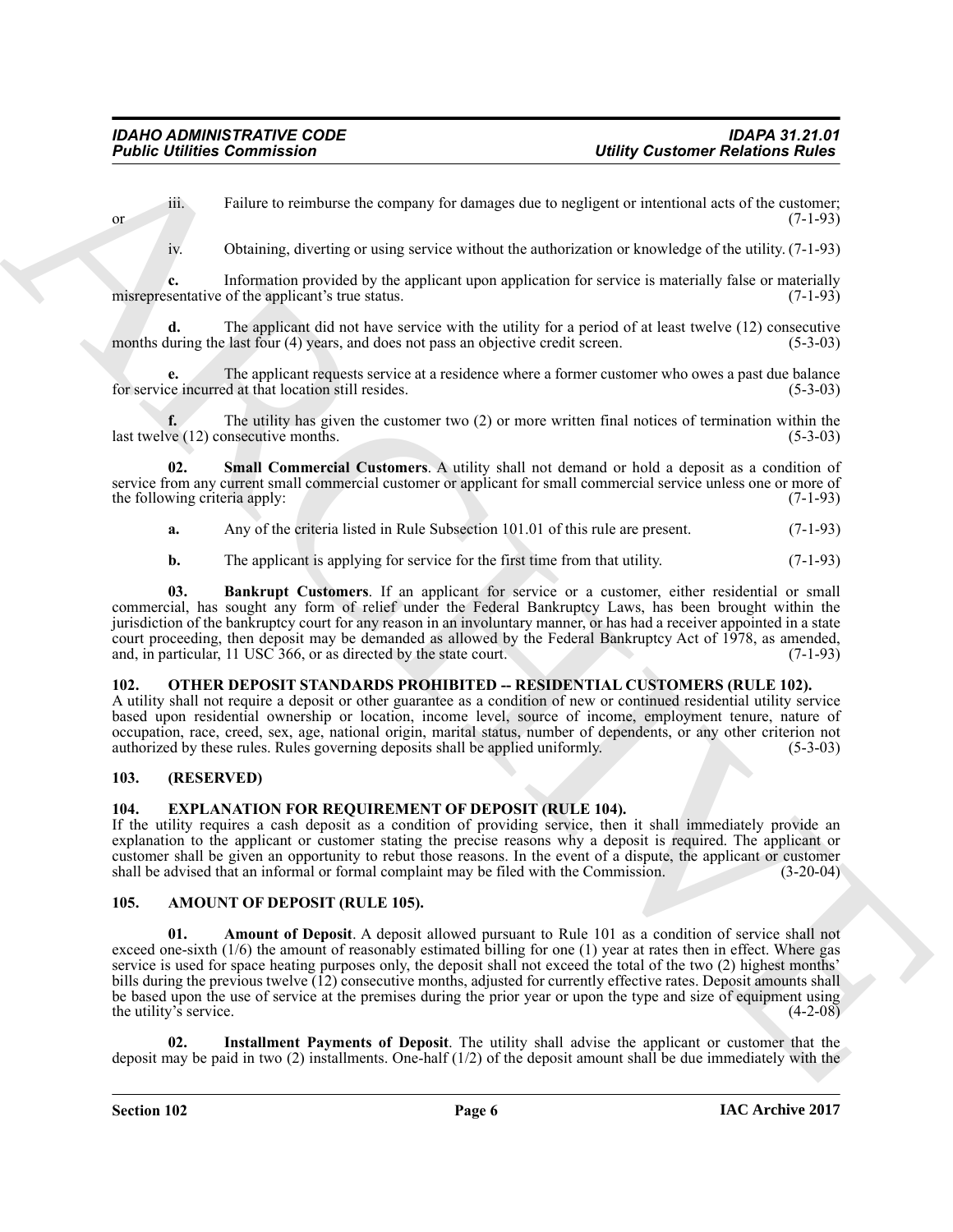remaining installment payable in one (1) month. (4-2-08)

# <span id="page-6-4"></span><span id="page-6-0"></span>**106. INTEREST ON DEPOSITS (RULE 106).**

<span id="page-6-5"></span>**01. Interest Payable**. Interest will be payable on all deposited amounts at the rate provided by Subsection 106.02 of this rule. Interest will accrue from the date the deposit or deposit installment is made until the deposit is refunded or applied to the customer's utility bill; however, interest will not accrue on a deposit or deposit installment if: (7-1-93)

Service is terminated temporarily at the request of a customer who leaves the deposit with the se as a deposit; or  $(7-1-93)$ utility for future use as a deposit; or (7-1-93)

<span id="page-6-6"></span>**b.** Service has been permanently terminated and the utility has been unsuccessful in its attempt to deposit. (7-1-93) refund a deposit.

**Folding Commission**<br>
Virtue, 1991 Recent the contribution of the specific and discussed in the specific and the specific and the specific and the specific and the specific and the specific and the specific and the specif **02. Interest Rate**. On or before November 15 of each year, the Commission will determine the twelve month average interest rate for one-year Treasury Bills for the previous November 1 through October 31, round that rate to the nearest whole percent, and notify the utilities of its determination of this interest rate. That rate will be in effect for the following calendar year for all deposits described in Rule Subsection 106.01 of this rule. (7-1-93)

# <span id="page-6-9"></span><span id="page-6-1"></span>**107. RETURN OF DEPOSIT (RULE 107).**

<span id="page-6-12"></span>**01. Former Customers**. Upon termination of service, the deposit (with accrued interest) shall be credited to the final bill. The balance of the deposit remaining, if any, shall be returned promptly to the customer.

 $(3-20-04)$ 

<span id="page-6-11"></span>**02. Existing Customers**. If the customer has paid all undisputed bills and has no more than one (1) late payment during the past twelve (12) consecutive months of service, the utility shall promptly return the deposit (with accrued interest) by either crediting the customer's current account or issuing a refund. (3-20-04) accrued interest) by either crediting the customer's current account or issuing a refund.

<span id="page-6-13"></span>**Retention During Dispute**. The utility may retain the deposit pending the resolution of a dispute over termination of service. If the deposit is later returned to the customer, the utility shall pay interest at the annual rates established in Rule 106 for the entire period over which the deposit was held. (7-1-93) rates established in Rule 106 for the entire period over which the deposit was held.

<span id="page-6-10"></span>**04. Early Return of Deposit**. A utility may refund a deposit plus accrued interest in whole or in part at before the time prescribed in this rule. (7-1-93) any time before the time prescribed in this rule.

#### <span id="page-6-14"></span><span id="page-6-2"></span>**108. TRANSFER OF DEPOSIT (RULE 108).**

Deposits shall not be transferred from one customer to another customer or between classes of service, except at the customer's request. When a customer with a deposit on file transfers service to a new location within the same utility's service area, the deposit (with accrued interest) shall be either transferred to the account for the new location or credited to the customer's current account. (4-6-05)

# <span id="page-6-7"></span><span id="page-6-3"></span>**109. RECEIPT FOR DEPOSIT -- RECORDS OF DEPOSIT (RULE 109).**

**01.** Receipts. Each customer paying a deposit or the initial installment on a deposit shall then be given containing or otherwise be provided with the following information: (3-20-04) a receipt containing or otherwise be provided with the following information:

<span id="page-6-8"></span>

| а. | Name of customer and service address for which deposit is held: | $(7-1-93)$ |
|----|-----------------------------------------------------------------|------------|
|----|-----------------------------------------------------------------|------------|

- **b.** Date of payment(s);  $(7-1-93)$ 
	- **c.** Amount of payment(s); and (7-1-93)

**d.** Statement of the terms and conditions governing the return of deposits. An ordinary receipt may be subsequent deposit installments. (7-1-93) given for subsequent deposit installments.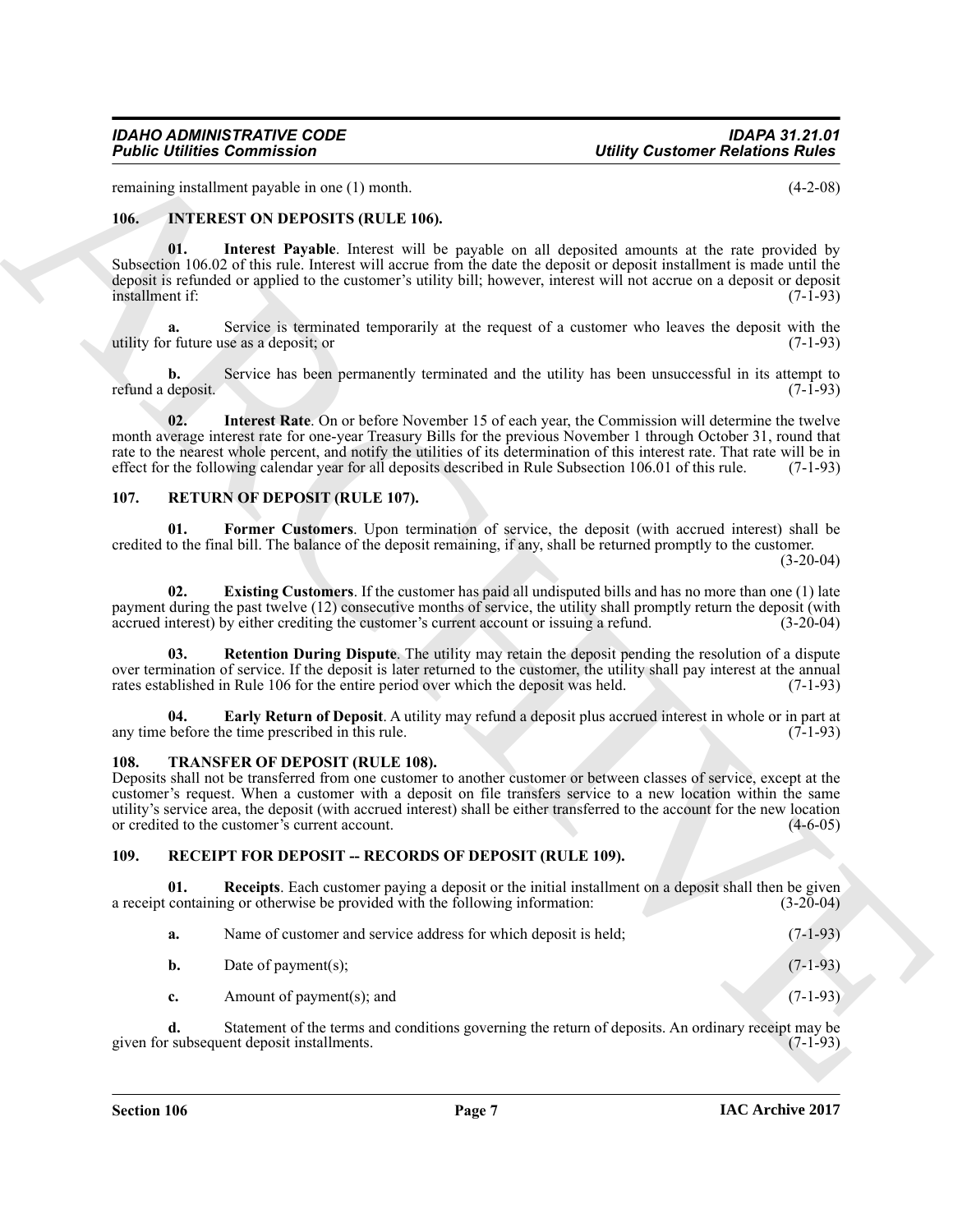**Folding Commutes Computer and Society and Society and Society and Society and Society and Society and Society and Society and Society and Society and Society and Society and Society and Society and Society and Society an 02. Retention of Records**. Each utility shall maintain records that will enable a customer entitled to a return of a deposit to obtain a refund even though the customer may be unable to produce the original receipt(s) for the deposit. The utility shall maintain a detailed record of all deposits received from customers, showing the name of each customer, the location of the premises occupied by the customer when the deposit is made and each successive location occupied by the customer while the deposit is retained, and the date(s) and amount(s) of the deposits or installments. The utility shall retain records of deposits that have been refunded to customers for a period of three (3) years after the date of refund. The utility shall retain records of unclaimed deposits for a period of seven (7) years as required by Section 14-531, Idaho Code. (3-20-04)

<span id="page-7-11"></span><span id="page-7-10"></span>**Transfer of Records**. Upon the sale or transfer of any utility or any of its operating units, the seller shall certify to the Commission that it has a list showing the names of all customers whose service is transferred and who have a deposit on file, the date the deposit was made, and the amount of the deposit. (7-1-93) who have a deposit on file, the date the deposit was made, and the amount of the deposit.

# <span id="page-7-12"></span><span id="page-7-0"></span>**110. UNCLAIMED DEPOSITS AND ADVANCE PAYMENTS (RULE 110).**

<span id="page-7-14"></span>**01. Presumption of Abandonment**. Pursuant to Section 14-508, Idaho Code, any deposit or advance payment made to obtain or maintain utility service that is unclaimed by the owner for more than one (1) year after termination of service is presumed abandoned. termination of service is presumed abandoned.

<span id="page-7-13"></span>**02. Financial Assistance Program**. A utility may apply to the Commission for approval to pay unclaimed deposits and advance payments presumed to be abandoned to a financial assistance program which assists the utility's low income and disadvantaged customers with payment of utility bills. The utility shall remain obligated to file its report of such abandoned property as required by Section 14-517, Idaho Code, and retain records as required<br>by Section 14-531, Idaho Code, (4-6-05) by Section 14-531, Idaho Code.

# <span id="page-7-1"></span>**111. -- 199. (RESERVED)**

# **BILLING**

# **RULES 200 THROUGH 299**

#### <span id="page-7-4"></span><span id="page-7-2"></span>**200. FURTHER DEFINITION (RULE 200).**

As used in Rules 201 through 205, "bill" or "billing" refers to a written request for payment listing charges for services previously rendered or for services billed in advance that is mailed or otherwise delivered to the customer for payment. payment. (7-1-93)

<span id="page-7-8"></span><span id="page-7-5"></span><span id="page-7-3"></span>

| 201. | <b>ISSUANCE OF BILLS -- CONTENTS OF BILLS (RULE 201).</b><br>Bills shall be issued on a regular basis. Bills must contain the following information: | $(3-30-01)$ |
|------|------------------------------------------------------------------------------------------------------------------------------------------------------|-------------|
| 01.  | The Billing Date.                                                                                                                                    | $(7-1-93)$  |
| 02.  | The Time Period Covered by the Bill.                                                                                                                 | $(7-1-93)$  |

<span id="page-7-9"></span>**03. Metered Service Billing**. If metered service is the basis for billing, the beginning and ending meter readings, where the bill is based on actual readings, or a clearly marked statement that the bill is estimated, if the meter was not actually read, and the quantity of service provided, when applicable. (7-1-93) meter was not actually read, and the quantity of service provided, when applicable.

#### <span id="page-7-7"></span><span id="page-7-6"></span>**04. Comparison of Consumption Data**. (3-29-10)

**a.** Each gas and electric utility shall compare on each customer's regular billing the customer's actual consumption of gas or electricity with the customer's actual consumption of gas or electricity for the corresponding billing period in the previous year. If the billing periods being compared contain a different number of days, the utility shall adjust the data to take into account the different length of the billing periods and show the comparison as an absolute change in therm use or kilowatt hour use per day. (3-29-10) absolute change in therm use or kilowatt hour use per day.

Each water utility with more than five thousand (5,000) customers shall compare on each customer's regular billing the customer's actual consumption of water with the customer's actual consumption of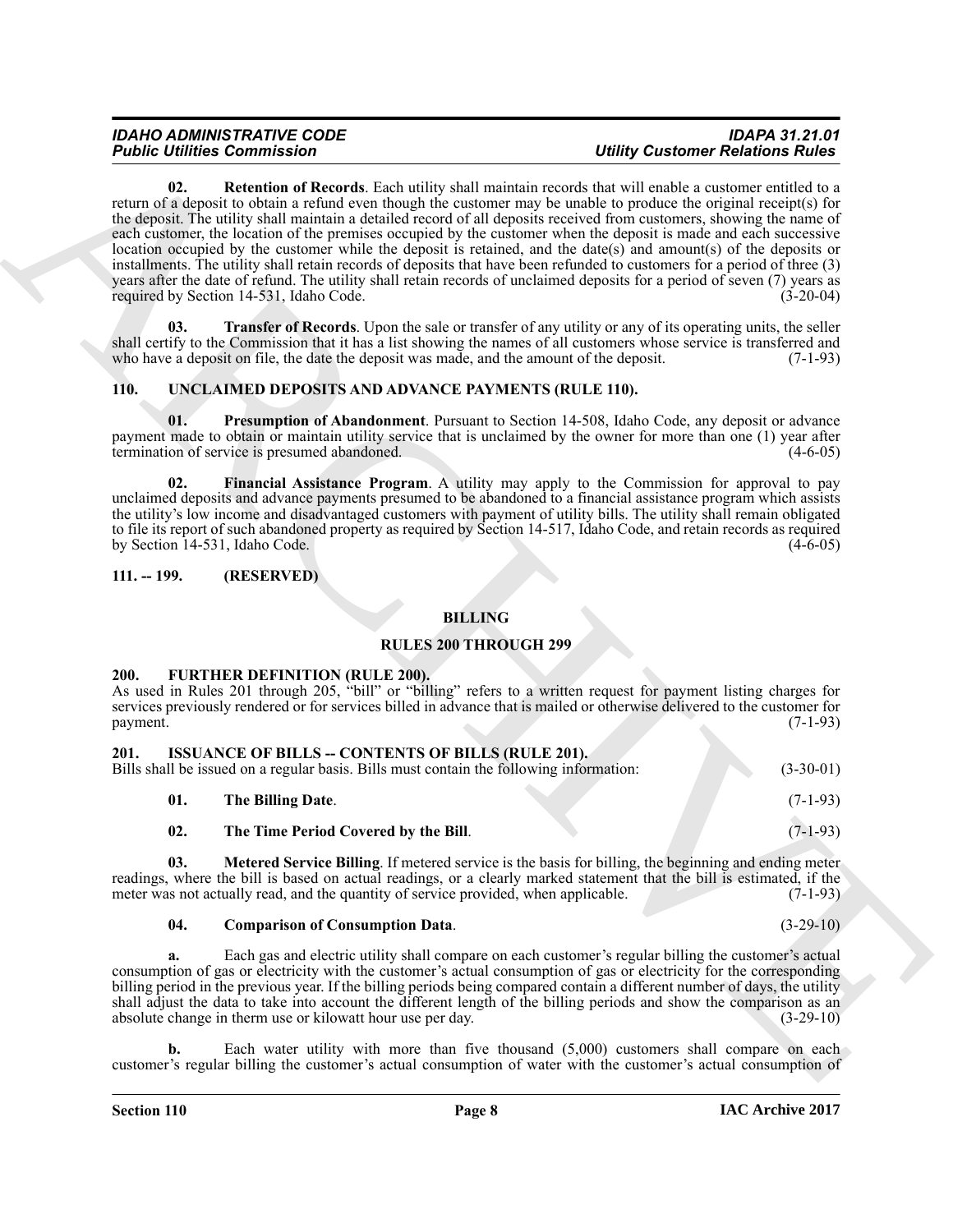<span id="page-8-14"></span><span id="page-8-12"></span>

| water for the corresponding billing period in the previous year. The usage comparison shall be expressed in gallons or<br>cubic feet based upon total consumption for each billing period or average consumption per day during each billing<br>period.<br>05.<br>The Due Date of the Bill.<br><b>Itemization of All Charges.</b> An itemization of all charges, both recurring and nonrecurring.<br>06.<br>07.<br><b>Any Amount Transferred From Another Account.</b><br>08.<br><b>Any Amounts Past Due.</b><br>09.<br><b>Payments or Credits</b> . Any payments or credits applied to the customer's account since the last bill. | $(3-29-10)$<br>$(7-1-93)$<br>$(7-1-93)$<br>$(7-1-93)$<br>$(7-1-93)$ |
|-------------------------------------------------------------------------------------------------------------------------------------------------------------------------------------------------------------------------------------------------------------------------------------------------------------------------------------------------------------------------------------------------------------------------------------------------------------------------------------------------------------------------------------------------------------------------------------------------------------------------------------|---------------------------------------------------------------------|
|                                                                                                                                                                                                                                                                                                                                                                                                                                                                                                                                                                                                                                     |                                                                     |
|                                                                                                                                                                                                                                                                                                                                                                                                                                                                                                                                                                                                                                     |                                                                     |
|                                                                                                                                                                                                                                                                                                                                                                                                                                                                                                                                                                                                                                     |                                                                     |
|                                                                                                                                                                                                                                                                                                                                                                                                                                                                                                                                                                                                                                     |                                                                     |
|                                                                                                                                                                                                                                                                                                                                                                                                                                                                                                                                                                                                                                     |                                                                     |
|                                                                                                                                                                                                                                                                                                                                                                                                                                                                                                                                                                                                                                     | $(7-1-93)$                                                          |
| The Total Amount Due.<br>10.                                                                                                                                                                                                                                                                                                                                                                                                                                                                                                                                                                                                        | $(7-1-93)$                                                          |
| 11.<br><b>Address and Telephone Number</b> . The mailing address and toll-free telephone number(s) available<br>to customers in the service territory for answering billing inquiries.                                                                                                                                                                                                                                                                                                                                                                                                                                              | $(3-30-01)$                                                         |
| 202.<br>DUE DATE OF BILLS - DELINQUENT BILLS (RULE 202).                                                                                                                                                                                                                                                                                                                                                                                                                                                                                                                                                                            |                                                                     |
| 01.<br><b>Ordinary Due Date.</b> The utility may require that bills for service be paid within a specified time<br>after the billing date. The minimum specified time after the billing date is fifteen $(15)$ days (or twelve $(12)$ days after<br>mailing or delivery, if bills are mailed or delivered more than three (3) days after the billing date.) Upon the<br>expiration of this time without payment, the bill may be considered delinquent.                                                                                                                                                                             | $(7-1-93)$                                                          |
| Hardship Exemption. When a residential customer certifies in writing to the utility that payment<br>02.<br>by the ordinary due date creates a hardship due to the particular date when the customer receives funds, the due date<br>shall be extended up to an additional fifteen (15) days or at the option of the utility the customer shall be billed in a<br>cycle that corresponds to the customer's receipt of funds.                                                                                                                                                                                                         | $(7-1-93)$                                                          |
| BILLING UNDER INAPPROPRIATE TARIFF SCHEDULE (RULE 203).<br>203.                                                                                                                                                                                                                                                                                                                                                                                                                                                                                                                                                                     |                                                                     |
| Rebilling Required. If a customer was billed under an inappropriate tariff schedule, the utility<br>01.<br>shall recalculate the customer's past billings and correctly calculate future billings based on the appropriate tariff<br>schedule. A customer has been billed under an inappropriate tariff schedule if:                                                                                                                                                                                                                                                                                                                | $(7-1-93)$                                                          |
| The customer was billed under a tariff schedule for which the customer was not eligible; or<br>a.                                                                                                                                                                                                                                                                                                                                                                                                                                                                                                                                   | $(7-1-93)$                                                          |
| The customer was billed under a tariff schedule based upon information supplied by the customer<br>but the customer's actual demand is insufficient to meet the minimum eligibility requirements for the selected tariff<br>schedule; or                                                                                                                                                                                                                                                                                                                                                                                            | $(4-2-08)$                                                          |
| The customer, who is eligible for billing under more than one (1) tariff schedule, was billed under a<br>$c_{\cdot}$<br>schedule contrary to the customer's election, or the election was based on erroneous information provided by the<br>utility.                                                                                                                                                                                                                                                                                                                                                                                | $(7-1-93)$                                                          |
| 02.<br><b>Exceptions</b> . The utility shall not be required to adjust billings when it has acted in good faith based<br>upon available information or when the customer was given written notice of options under the tariff schedules and<br>did not make a timely election to exercise available options.                                                                                                                                                                                                                                                                                                                        | $(7-1-93)$                                                          |
| Rebilling Time Period. When the customer has been overcharged, the period for rebilling shall not<br>03.<br>exceed three (3) years as provided by Section 61-642, Idaho Code, When the customer has been undercharged, the<br>period for rebilling shall be limited to six $(6)$ months unless a reasonable person should have known of the                                                                                                                                                                                                                                                                                         |                                                                     |

# <span id="page-8-15"></span><span id="page-8-13"></span><span id="page-8-11"></span><span id="page-8-10"></span><span id="page-8-9"></span><span id="page-8-8"></span><span id="page-8-6"></span><span id="page-8-0"></span>**202. DUE DATE OF BILLS -- DELINQUENT BILLS (RULE 202).**

# <span id="page-8-7"></span><span id="page-8-5"></span><span id="page-8-4"></span><span id="page-8-3"></span><span id="page-8-2"></span><span id="page-8-1"></span>**203. BILLING UNDER INAPPROPRIATE TARIFF SCHEDULE (RULE 203).**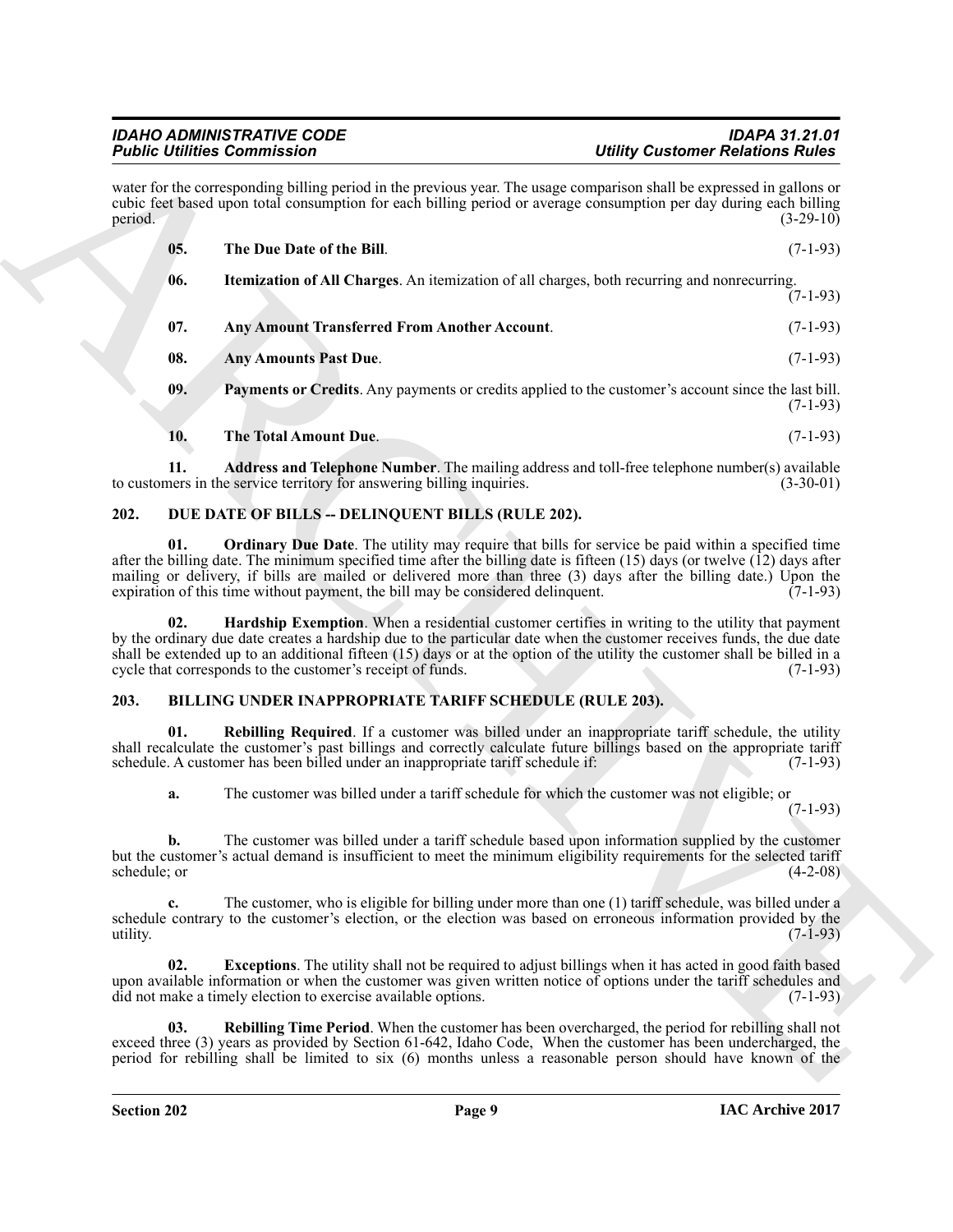inappropriate billing, in which case the rebilling period may be extended for a period not to exceed three (3) years. Utilities shall implement procedures designed to monitor and identify customers who may be billed under an inappropriate tariff schedule. (4-2-08) inappropriate tariff schedule.

<span id="page-9-3"></span>**04. Refunds and Additional Payments**. The utility shall promptly prepare a corrected billing g the refund due the customer or the amount due the utility. (4-2-08) indicating the refund due the customer or the amount due the utility.

**a.** A customer who has been undercharged shall be given the opportunity to make payment arrangements under Rule 313 on the amount due. At the customer's option, the term of the payment arrangement may extend for the length of time that the undercharge accrued. (4-2-08)

The utility shall promptly calculate refund amounts overpaid by the customer and issue a credit on the customer's next bill. Any remaining credit balance may be credited against future bills, unless the customer, after notice from the utility, requests a refund. The utility shall advise the customer of the option to have any remaining credit balance refunded to the customer. (4-2-08)

#### <span id="page-9-4"></span><span id="page-9-0"></span>**204. INACCURATELY BILLED SERVICE UNDER CORRECT TARIFF SCHEDULE -- FAILURE TO BILL FOR SERVICE (RULE 204).**

<span id="page-9-6"></span>**01.** Errors in Preparation -- Malfunctions -- Failure to Bill. Whenever the billing for utility service was not accurately determined for reasons such as a meter malfunctioned or failed, bills were estimated, metering equipment was incorrectly installed or programmed, or bills were inaccurately prepared, the utility shall prepare a corrected billing. If the utility has failed to bill a customer for service, the utility shall prepare a bill for the period during which no bill was provided.

# <span id="page-9-7"></span>**02. Rebilling Time Period**. (4-2-08)

**a.** If the time when the malfunction or error began or the time when the utility began to fail to bill for service cannot be reasonably determined to have occurred within a specific billing period, the corrected billings shall not exceed the most recent six (6) months before the discovery of the malfunction, error, or failure to bill. (4-2-08)

**b.** If the time when the malfunction, error, or failure to bill began can be reasonably determined and the utility determines the customer was overcharged, the corrected billings shall go back to that time, but not to exceed three (3) years from the time the error or malfunction occurred as provided by Section 61-642, Idaho Code.  $(4-2-08)$ 

Finding Engines Consentration<br>
any consent is the stationary of the stationary and the stationary and the stationary and the stationary and the stationary of the stationary of the stationary of the stationary of the stati **c.** If the time when the malfunction or error can be reasonably determined and the utility determines the customer was undercharged, the utility may rebill for a period of six (6) months unless a reasonable person should have known of the inaccurate billing, in which case the rebilling may be extended for a period not to exceed three (3) years. Utilities shall implement procedures designed to monitor and identify customers who have not been billed or<br>who have been inaccurately billed. (4-2-08) who have been inaccurately billed.

<span id="page-9-8"></span>**03. Refunds**. The utility shall promptly prepare a corrected billing indicating the refund due to the customer and issue a credit on the customer's next bill. Any remaining credit balance shall be credited against future bills unless the customer, after notice from the utility, requests a refund. The utility shall advise the customer of the option to have any remaining credit balance refunded to the customer. (4-2-08) option to have any remaining credit balance refunded to the customer.

<span id="page-9-5"></span>**04. Additional Payments**. The utility shall promptly prepare a corrected billing for a customer who has been undercharged indicating the amount owed to the utility. An unbilled or undercharged customer shall be given the opportunity to make payment arrangements under Rule 313 on the amount due. At the customer's option, the term of the payment arrangement may extend for the length of time that the underbilling accrued or the customer was not billed.  $(4-2-08)$ 

# <span id="page-9-1"></span>**205. (RESERVED)**

# <span id="page-9-9"></span><span id="page-9-2"></span>**206. RESPONSIBILITY FOR PAYMENT OF BILLS -- RESIDENTIAL CUSTOMERS (RULE 206).**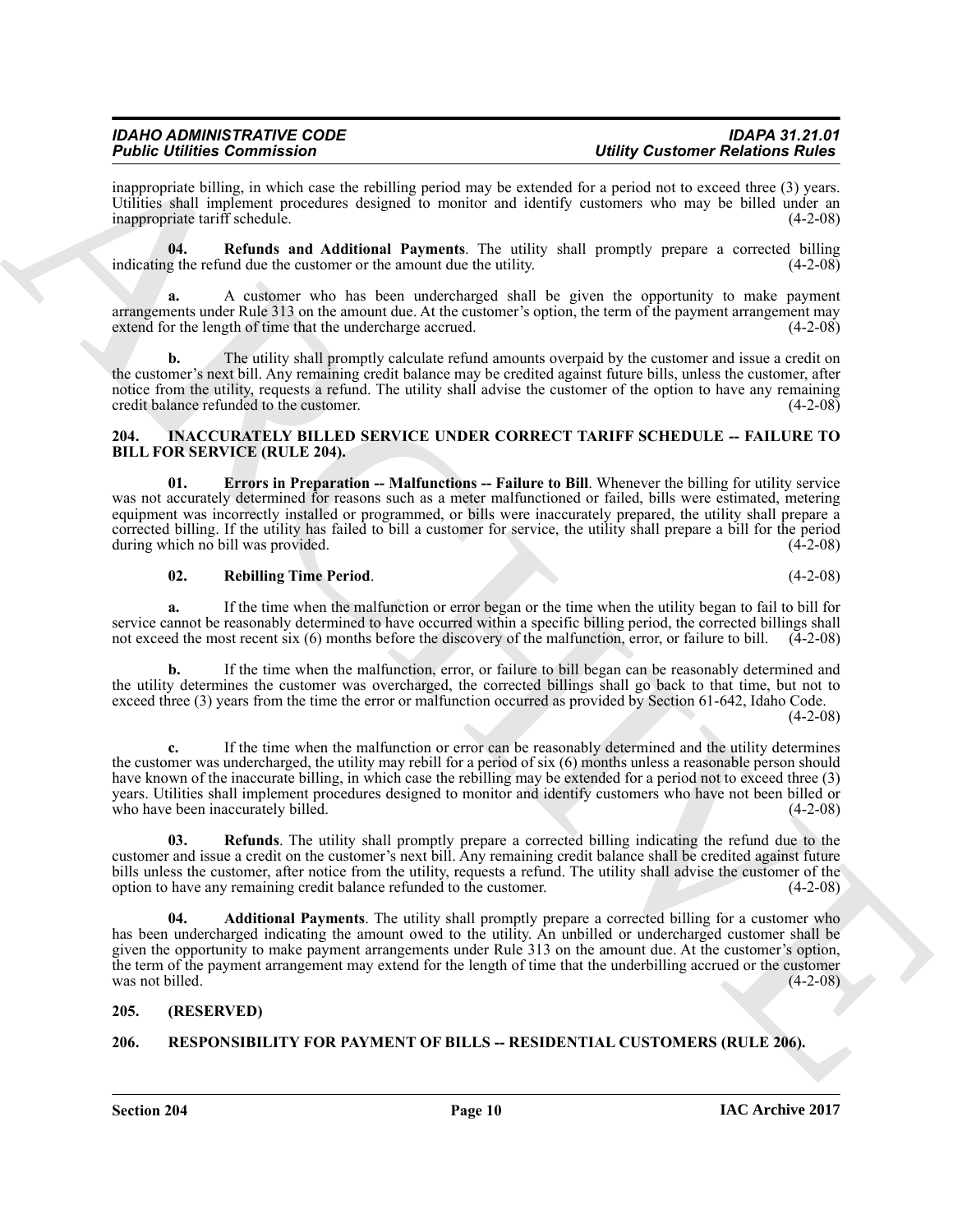<span id="page-10-5"></span>**01. Customer Defined**. For purposes of this rule, "customer" means a customer whose name appears on the utility's regular bill for residential service or who signed a written application for service or other document informing the customer that he or she was assuming an obligation for payment for service. (7-1-93) informing the customer that he or she was assuming an obligation for payment for service.

<span id="page-10-7"></span>**02. Customer's Responsibility**. A customer shall not be held responsible for payment of an amount owed by any person who resides at the customer's premises or is a member of the customer's household, but whose name does not appear on the current bill or application for service, unless: (7-1-93) name does not appear on the current bill or application for service, unless:

**a.** The customer signs a written agreement to pay or otherwise expressly accepts responsibility for payment of the other person's bill; or (3-20-04)

<span id="page-10-6"></span>**b.** The customer has a legal obligation to pay the other person's bill. (7-1-93)

**03. Customer Notice**. The utility shall provide written notice of its intent to add to the customer's bill for current service an amount owed for: (3-20-04)

**a.** Another person's bill; or (3-20-04)

**b.** Service rendered at a former service location, provided that the lapse in service exceeds sixty (60) days. (3-20-04) calendar days.

<span id="page-10-4"></span>

| -04. | <b>Contents of Notice.</b> The notice must include:          | $(3-20-04)$ |
|------|--------------------------------------------------------------|-------------|
| а.   | The name of the customer of record who owes the bill amount; | $(7-1-93)$  |
| b.   | The service location involved;                               | $(7-1-93)$  |
|      |                                                              |             |

**c.** The time over which the bill amount was accumulated; (3-20-04)

- **d.** The amount owed; (7-1-93)
- **e.** The reason(s) for adding the bill amount to the customer's bill statement; (3-20-04)
- **f.** A statement that payment arrangements may be made on the amount owed;  $(7-1-93)$

**g.** A statement that the customer has the right to contest the utility's proposed action with the utility or mission: and (3-20-04) the Commission; and

<span id="page-10-8"></span>**h.** The response deadline after which the bill amount will be added to the customer's bill statement. (3-20-04)

**05.** Opportunity to Respond. The customer shall be given a minimum of seven (7) calendar days from the date of the proposed action to respond to the utility's notice. (3-20-04)

# <span id="page-10-0"></span>**207. BILLING PROHIBITED (RULE 207).**

**Folding Commute Solve The Comparison** of the state of the comparison of the comparison of the comparison of the comparison of the comparison of the comparison of the comparison of the comparison of the comparison of the No utility shall bill for non-utility service(s) or merchandise not ordered or otherwise authorized by the customer of record. Any charges for these services that appear on a customer's bill shall be removed from the customer's bill no later than two (2) billing cycles following notice by the customer to the utility. A utility that unknowingly submits a bill containing charges for non-utility service(s) or merchandise not ordered or otherwise authorized by the customer of record shall not be considered in violation of Rule 207 if the disputed amounts are removed from the customer's bill. (3-30-01)

# <span id="page-10-3"></span><span id="page-10-1"></span>**208. DEGREE-DAY INFORMATION (RULE 208).**

Upon request, each gas and electric utility shall make degree-day adjusted data available to customers for comparisons of the kind made in Rule 201.04. (3-29-10) comparisons of the kind made in Rule 201.04.

# <span id="page-10-2"></span>**209. -- 299. (RESERVED)**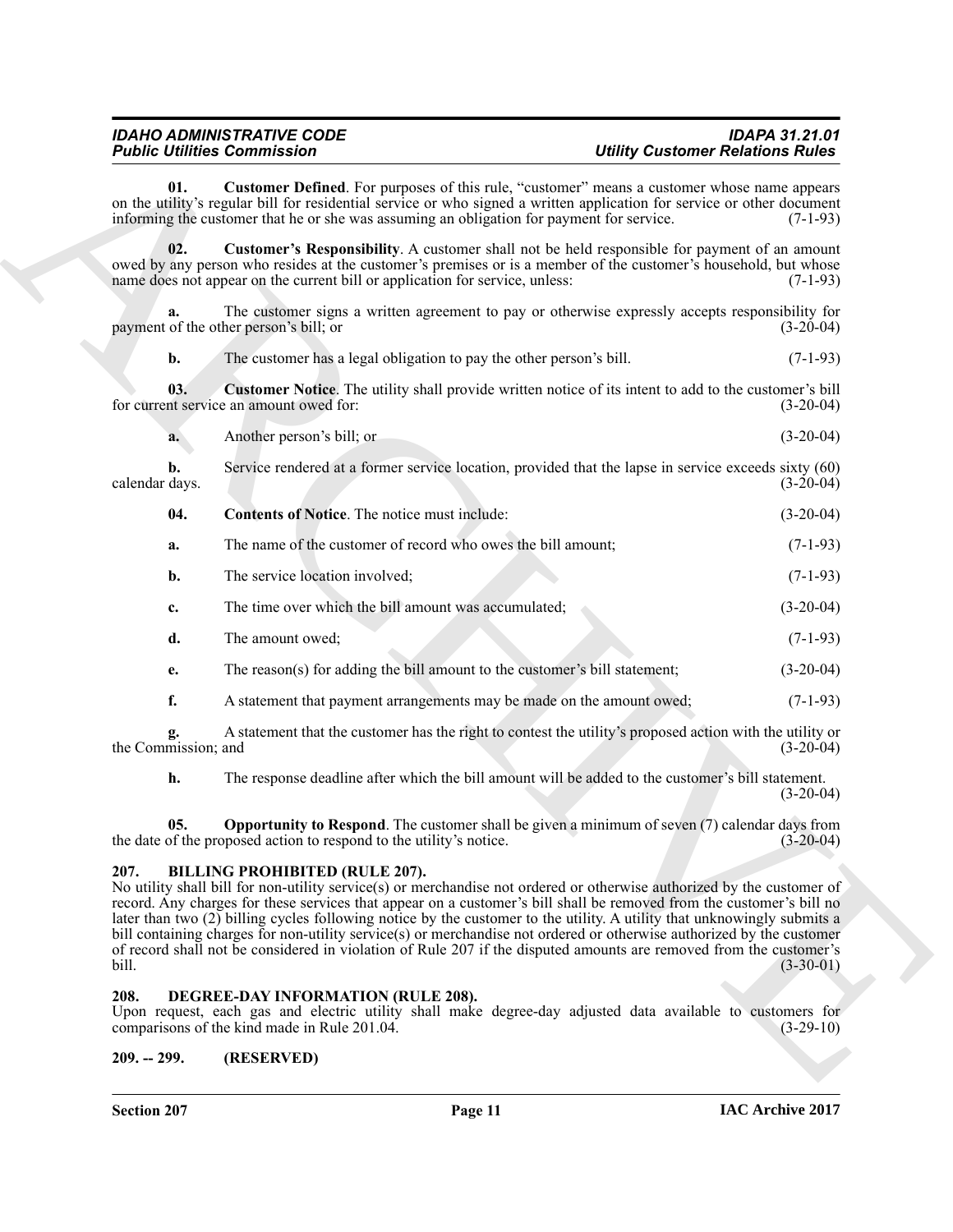#### <span id="page-11-3"></span>**DENIAL AND TERMINATION OF SERVICE AND PAYMENT ARRANGEMENT RULES FOR RESIDENTIAL AND SMALL COMMERCIAL CUSTOMERS**

# **RULES 300 THROUGH 400**

#### <span id="page-11-8"></span><span id="page-11-7"></span><span id="page-11-0"></span>**300. FURTHER DEFINITIONS (RULE 300).** As used in Rules 301 through 313: (7-1-93)

<span id="page-11-10"></span><span id="page-11-9"></span>

| 03. | <b>Non-Utility Service.</b> "Non-utility service" means: | $(7-1-93)$ |
|-----|----------------------------------------------------------|------------|
|-----|----------------------------------------------------------|------------|

# <span id="page-11-11"></span><span id="page-11-5"></span><span id="page-11-4"></span><span id="page-11-1"></span>**301. EXPLANATION FOR DENIAL OF SERVICE TO APPLICANT (RULE 301).**

#### <span id="page-11-14"></span><span id="page-11-13"></span><span id="page-11-12"></span><span id="page-11-6"></span><span id="page-11-2"></span>**302. GROUNDS FOR DENIAL OR TERMINATION OF SERVICE WITH PRIOR NOTICE (RULE 302).**

|                                  | <b>Public Utilities Commission</b>                                                                                                                                                                                                                                                                                                                                                                                                                                                   | <b>Utility Customer Relations Rules</b> |
|----------------------------------|--------------------------------------------------------------------------------------------------------------------------------------------------------------------------------------------------------------------------------------------------------------------------------------------------------------------------------------------------------------------------------------------------------------------------------------------------------------------------------------|-----------------------------------------|
|                                  | <b>DENIAL AND TERMINATION OF SERVICE AND PAYMENT ARRANGEMENT RULES</b><br>FOR RESIDENTIAL AND SMALL COMMERCIAL CUSTOMERS                                                                                                                                                                                                                                                                                                                                                             |                                         |
|                                  | <b>RULES 300 THROUGH 400</b>                                                                                                                                                                                                                                                                                                                                                                                                                                                         |                                         |
| 300.                             | FURTHER DEFINITIONS (RULE 300).<br>As used in Rules 301 through 313:                                                                                                                                                                                                                                                                                                                                                                                                                 | $(7-1-93)$                              |
| 01.                              | Applicant. "Applicant" is restricted from its general definition to refer only to applicants for<br>residential or small commercial service, unless further restricted by the rule.                                                                                                                                                                                                                                                                                                  | $(7-1-93)$                              |
| 02.                              | Customer. "Customer" is restricted from its general definition to refer only to residential or small<br>commercial customers, unless further restricted by the rule.                                                                                                                                                                                                                                                                                                                 | $(7-1-93)$                              |
| 03.                              | Non-Utility Service. "Non-utility service" means:                                                                                                                                                                                                                                                                                                                                                                                                                                    | $(7-1-93)$                              |
| a.                               | Service for which the Commission does not regulate rates, charges, or availability of service;                                                                                                                                                                                                                                                                                                                                                                                       | $(7-1-93)$                              |
| b.                               | Service for which no rate or charge is contained in the utility's tariffs; or                                                                                                                                                                                                                                                                                                                                                                                                        | $(7-1-93)$                              |
| c.<br>receiving utility service. | Merchandise or equipment or charges for merchandise or equipment not required as a condition of                                                                                                                                                                                                                                                                                                                                                                                      | $(7-1-93)$                              |
| 04.<br>electronic notification.  | Written Notice. "Written notice" of the utility's intent to deny or terminate service may be mailed<br>or otherwise delivered to the applicant, resident, occupant, or customer. Written notice may be provided by electronic<br>mail (i.e., e-mail) if the customer is billed electronically and separately consents in writing to "opt-in" to receiving                                                                                                                            | $(4-2-08)$                              |
| 301.                             | <b>EXPLANATION FOR DENIAL OF SERVICE TO APPLICANT (RULE 301).</b>                                                                                                                                                                                                                                                                                                                                                                                                                    |                                         |
| 01.                              | <b>Explanation to Applicant</b> . If the utility intends to deny service to an applicant under Rule 302, the<br>utility shall provide an explanation to the applicant stating the reasons for the utility's refusal to serve. The applicant<br>shall be advised of what action(s) must be taken to receive service. In the event of a dispute, the applicant shall be<br>advised that an informal or formal complaint concerning denial of service may be filed with the Commission. | $(3-20-04)$                             |
| 02.                              | Written Notice. If service is currently being provided to the premises occupied by an applicant, the<br>utility shall provide written notice of its refusal to serve pursuant to Rule 312.                                                                                                                                                                                                                                                                                           | $(3-20-04)$                             |
| 302.                             | GROUNDS FOR DENIAL OR TERMINATION OF SERVICE WITH PRIOR NOTICE (RULE                                                                                                                                                                                                                                                                                                                                                                                                                 |                                         |
| $302$ ).<br>reasons:             | A utility may deny or terminate service to a customer or applicant without the customer's or applicant's permission,<br>but only after adequate notice has been given in accordance with these rules, for one (1) or more of the following                                                                                                                                                                                                                                           | $(7-1-93)$                              |
| 01.                              | Failure to Pay. With respect to undisputed past due bills the customer or applicant:                                                                                                                                                                                                                                                                                                                                                                                                 | $(3-20-04)$                             |
| a.                               | Failed to pay;                                                                                                                                                                                                                                                                                                                                                                                                                                                                       | $(3-20-04)$                             |
| b.                               | Paid with a dishonored check; or                                                                                                                                                                                                                                                                                                                                                                                                                                                     | $(3-20-04)$                             |
| c.                               | Made an electronic payment drawn on an account with insufficient funds.                                                                                                                                                                                                                                                                                                                                                                                                              | $(3-20-04)$                             |
|                                  |                                                                                                                                                                                                                                                                                                                                                                                                                                                                                      |                                         |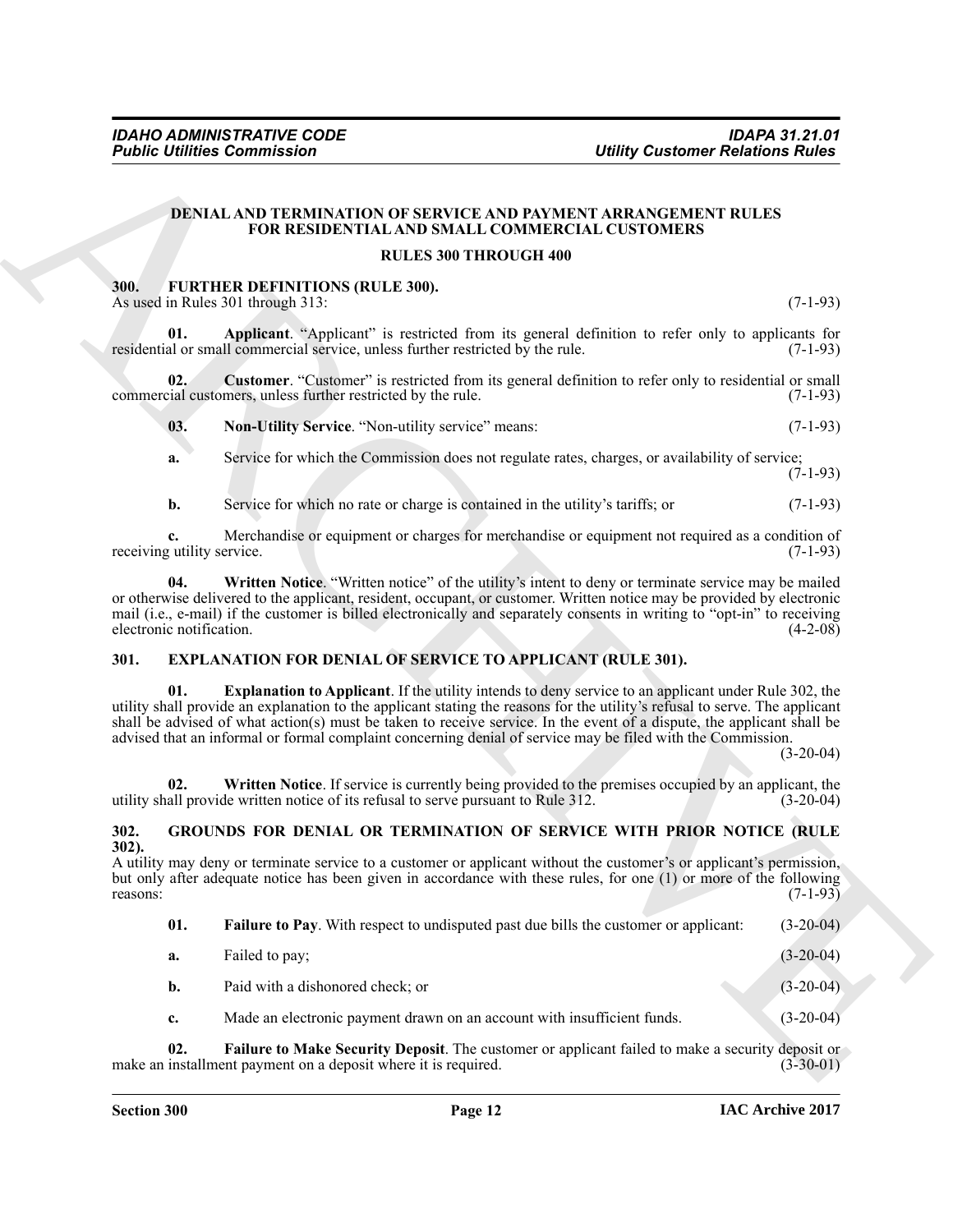<span id="page-12-3"></span>**03. Failure to Abide by Terms of Payment Arrangement**. The customer or applicant failed to abide by the terms of a payment arrangement.

<span id="page-12-4"></span>**04. Identity Misrepresentation**. The customer or applicant misrepresented the customer's or applicant's identity for the purpose of obtaining utility service. (7-1-93)

<span id="page-12-2"></span>**05. Denial of Access to Meter**. The customer or applicant denied or willfully prevented the utility's the meter. (7-1-93) access to the meter.

<span id="page-12-7"></span>**06.** Willful Waste of Service. The utility determines as prescribed by relevant State or other applicable s that the customer is willfully wasting service through improper equipment or otherwise. (7-1-93) standards that the customer is willfully wasting service through improper equipment or otherwise.

<span id="page-12-6"></span>**Service to Minors**. The applicant or customer is a minor not competent to contract as described in Sections 29-101 and 32-101, Idaho Code. (3-20-04)

<span id="page-12-5"></span>**08. Previous Account Balance Owing**. Nothing in this rule requires the utility to connect service for a customer or applicant who owes money on an existing account or from a previous account if the unpaid bill is for service provided within the past four (4) years. (4-2-08)

# <span id="page-12-8"></span><span id="page-12-0"></span>**303. GROUNDS FOR DENIAL OR TERMINATION OF SERVICE WITHOUT PRIOR NOTICE (RULE 303).**

A utility may deny or terminate service without prior notice to the customer or applicant and without the customer's or applicant's permission for one (1) or more of the following reasons: (7-1-93) or applicant's permission for one  $(1)$  or more of the following reasons:

<span id="page-12-9"></span>**01. Dangerous Conditions**. A condition immediately dangerous or hazardous to life, physical safety, ty exists, or if necessary to prevent a violation of federal, state or local safety or health codes. (7-1-93) or property exists, or if necessary to prevent a violation of federal, state or local safety or health codes.

<span id="page-12-11"></span>**Order to Terminate Service**. The utility is ordered to terminate service by any court, the ny other duly authorized public authority. (7-1-93) Commission, or any other duly authorized public authority.

<span id="page-12-10"></span>**03.** Illegal Use of Service. The service is obtained, diverted or used without the authorization or ge of the utility. (7-1-93) knowledge of the utility.

<span id="page-12-12"></span>**04.** Unable to Contact Customer. The utility has tried diligently to meet the notice requirements of but has been unsuccessful in its attempts to contact the customer affected. (7-1-93) Rule 304, but has been unsuccessful in its attempts to contact the customer affected.

# <span id="page-12-13"></span><span id="page-12-1"></span>**304. REQUIREMENTS FOR NOTICE TO CUSTOMERS BEFORE TERMINATION OF SERVICE (RULE 304).**

<span id="page-12-17"></span><span id="page-12-16"></span>**01. Initial Notice**. If the utility intends to terminate service to a customer under Rule 302, the utility shall send to the customer written notice of termination mailed at least seven (7) calendar days before the proposed date of termination. This written notice shall contain the information required by Rule 305. (3-20-04)

**Folding Commission Unitry Contempo Relations Rivies**<br>
We now **function to Addition Rivies by them of Psyneut Arengement. The customer or applicant final time<br>
We now the strength interpretation The customer or applican 02. Final Notice**. The utility may mail a final written notice to the customer at least three (3) calendar days, excluding weekends and holidays, before the proposed date of termination. Regardless of whether the utility elects to mail a written notice, at least twenty-four (24) hours before the proposed date of termination, the utility shall diligently attempt to contact the customer affected, either in person or by telephone, to advise the customer of the proposed action and steps to take to avoid or delay termination. This final notice shall contain the same information required by Rule 305. required by Rule 305.

<span id="page-12-14"></span>**03. Additional Notice**. If service is not terminated within twenty-one (21) calendar days after the proposed termination date as specified in a written notice the utility shall again provide notice under Subsections 304.01 and 304.02 if it still intends to terminate service. (3-20-04)

<span id="page-12-15"></span>**04.** Failure to Pay. No additional notice of termination is required if, upon receipt of a termination is equired if, upon receipt of a termination is equired if, upon receipt of a termination notice, the customer: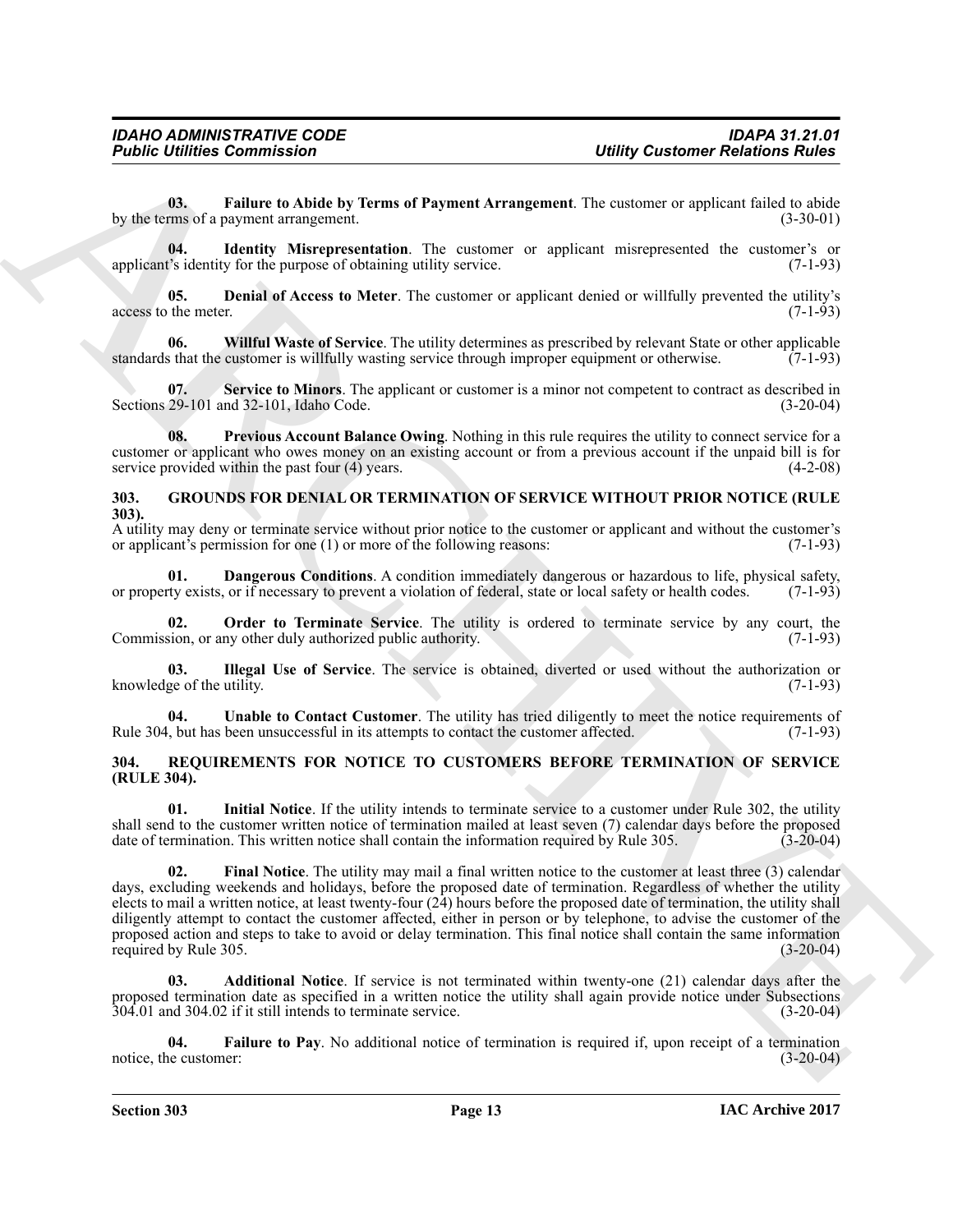<span id="page-13-4"></span><span id="page-13-2"></span><span id="page-13-0"></span>

|                                       | <b>Public Utilities Commission</b>                                                                                                                                                                                                                                                                                                                                                                                                       | <b>Utility Customer Relations Rules</b> |
|---------------------------------------|------------------------------------------------------------------------------------------------------------------------------------------------------------------------------------------------------------------------------------------------------------------------------------------------------------------------------------------------------------------------------------------------------------------------------------------|-----------------------------------------|
| a.                                    | Makes a payment arrangement and subsequently fails to keep that arrangement;                                                                                                                                                                                                                                                                                                                                                             | $(3-20-04)$                             |
| b.                                    | Tenders payment with a dishonored check; or                                                                                                                                                                                                                                                                                                                                                                                              | $(3-20-04)$                             |
| c.                                    | Makes an electronic payment drawn on an account with insufficient funds.                                                                                                                                                                                                                                                                                                                                                                 | $(3-20-04)$                             |
| 305.                                  | <b>CONTENTS OF NOTICE OF INTENT TO TERMINATE SERVICE (RULE 305).</b>                                                                                                                                                                                                                                                                                                                                                                     |                                         |
| 01.<br>shall state:                   | <b>Contents of Notice</b> . The written or oral notice of intent to terminate service required by Rule 304                                                                                                                                                                                                                                                                                                                               | $(4-11-06)$                             |
| a.<br>termination;                    | The reason(s), citing these rules, why service will be terminated and the proposed date of                                                                                                                                                                                                                                                                                                                                               | $(4-11-06)$                             |
| b.                                    | Actions the customer may take to avoid termination of service;                                                                                                                                                                                                                                                                                                                                                                           | $(4-11-06)$                             |
| c.                                    | That a certificate notifying the utility of a serious illness or medical emergency in the household<br>may delay termination as prescribed by Rule 308;                                                                                                                                                                                                                                                                                  | $(4-11-06)$                             |
| d.<br>customer); and                  | That an informal or formal complaint concerning termination may be filed with the utility or the<br>Commission, and that service will not be terminated on the ground relating to the dispute between the customer and<br>the utility before resolution of the complaint (the Commission's address and telephone number must be given to the                                                                                             | $(4-11-06)$                             |
| е.<br>written notices).               | That the utility is willing to make payment arrangements (this statement must be in bold print on                                                                                                                                                                                                                                                                                                                                        | $(4-11-06)$                             |
| termination.                          | That for purposes of termination, partial payments will be applied toward utility service charges<br>first, unless the customer requests otherwise, and that charges for non-utility services cannot be used as a basis for                                                                                                                                                                                                              | $(4-11-06)$                             |
| 02.                                   | Additional Requirements for Gas and Electric Utilities. During the months of November,<br>December, January and February, oral and written notices provided by gas and electric utilities to residential<br>customers shall include or be accompanied by an explanation of restrictions on termination of service and the<br>availability of the Winter Payment Plan described in Rule 306.                                              | $(4-11-06)$                             |
| 306.<br>PLAN (RULE 306).              | TERMINATION OF RESIDENTIAL GAS AND ELECTRIC SERVICE -- WINTER PAYMENT                                                                                                                                                                                                                                                                                                                                                                    |                                         |
| 01.                                   | Restrictions on Termination of Service to Households with Children, Elderly, or Infirm.<br>Except as provided in Rule 303, no gas or electric utility may terminate service or threaten to terminate service during<br>the months of December through February to any residential customer who declares that he or she is unable to pay in<br>full for utility service and whose household includes children, elderly or infirm persons. | $(7-1-93)$                              |
| 02.                                   | Definitions for This Rule. For purposes of this rule:                                                                                                                                                                                                                                                                                                                                                                                    | $(7-1-93)$                              |
| a.                                    | "Children" means persons eighteen (18) years of age or younger, but customers who are<br>emancipated minors are not children under this rule.                                                                                                                                                                                                                                                                                            | $(4-11-06)$                             |
| $\mathbf{b}$ .                        | "Elderly" means persons sixty two (62) years of age or older.                                                                                                                                                                                                                                                                                                                                                                            | $(4-11-06)$                             |
| c.<br>termination of utility service. | "Infirm" means persons whose physical health or safety would be seriously impaired by                                                                                                                                                                                                                                                                                                                                                    | $(4-11-06)$                             |
| 03.                                   | Opportunity to Participate in Winter Payment Plan. Any residential customer who declares that<br>he or she is unable to pay in full for utility service and whose household includes children, elderly or infirm persons                                                                                                                                                                                                                 |                                         |
|                                       |                                                                                                                                                                                                                                                                                                                                                                                                                                          |                                         |

# <span id="page-13-8"></span><span id="page-13-7"></span><span id="page-13-6"></span><span id="page-13-5"></span><span id="page-13-3"></span><span id="page-13-1"></span>**306. TERMINATION OF RESIDENTIAL GAS AND ELECTRIC SERVICE -- WINTER PAYMENT PLAN (RULE 306).**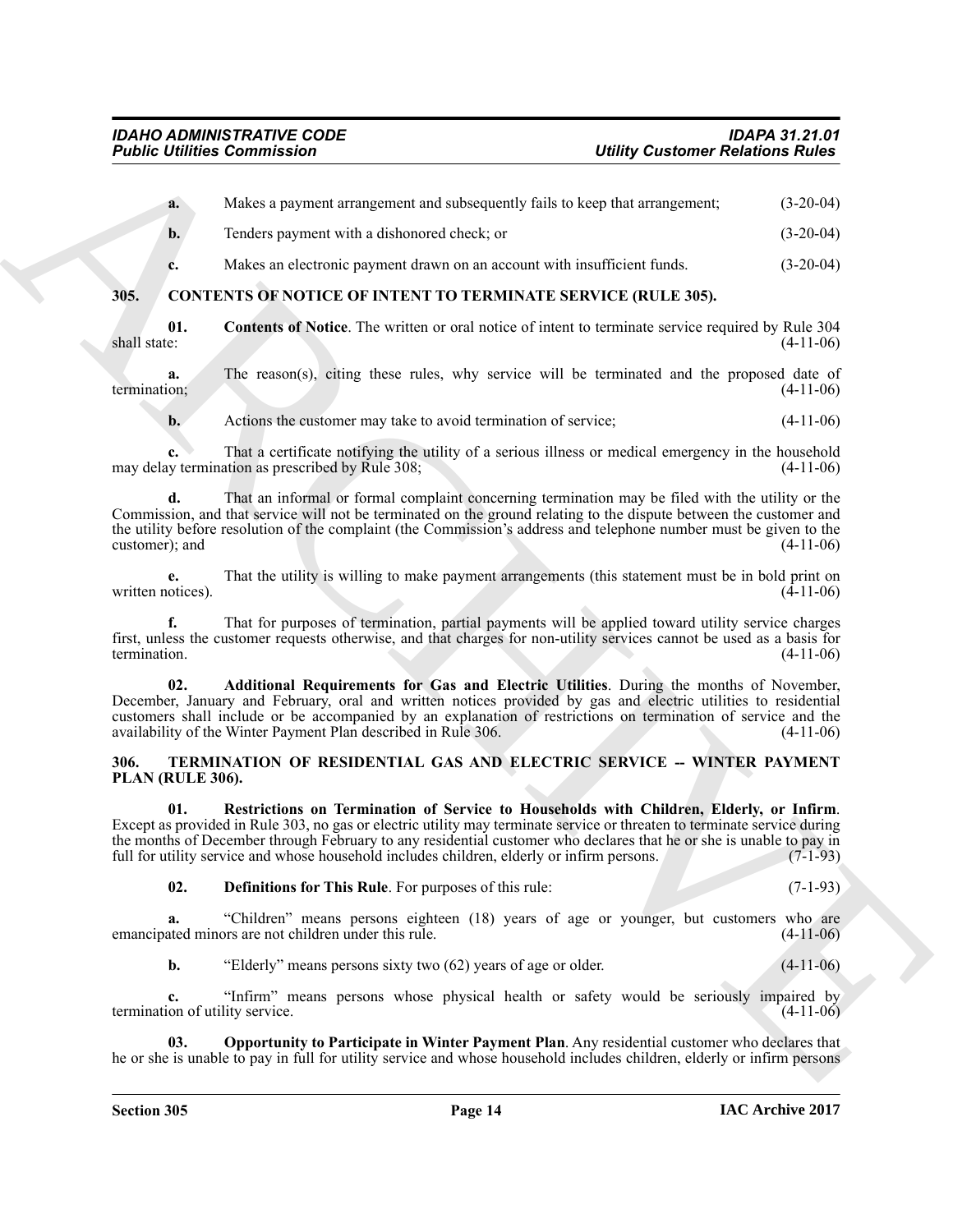Figure 12 contrasts of the contrast of the spin of the spin of the spin of the spin of the spin of the spin of the spin of the spin of the spin of the spin of the spin of the spin of the spin of the spin of the spin of th shall be offered the opportunity to establish a Winter Payment Plan. However, no customer may be required to establish such a plan. Except as provided in Rule 303, no gas or electric utility may terminate service during the months of November through March to any customer who establishes a Winter Payment Plan before November 1. A customer may establish a Winter Payment Plan after November 1, but the extended protection from termination of service offered under such a plan will not begin until the date the plan is established. Failure of a participating customer to make payments as required will result in cancellation of the plan and elimination of the extended protection from termination of service offered under the plan. The customer may use any source of funds to satisfy the payment requirements of Winter Payment Plan. (4-11-06)

<span id="page-14-5"></span>**04. Amount of Payments Under Winter Payment Plan**. Monthly payments under a Winter Payment Plan are equal to one-half  $(1/2)$  of the Level Pay Plan amount for that customer. The Level Payment Plan amount shall be calculated according to Rule 313.06. shall be calculated according to Rule 313.06.

**05. Payment Arrangements Following Winter Payment Plan**. If a customer who received the protection of this rule has an outstanding balance owed to the utility, the customer shall either pay this balance or negotiate a new payment arrangement: (4-11-06)

<span id="page-14-8"></span><span id="page-14-2"></span>**a.** On or after March 1, if the customer has not established a Winter Payment Plan; or (7-1-93)

**b.** On or after April 1, if the customer has established a Winter Payment plan. Failure of a customer to ake payment arrangements on or after these dates may result in termination of service. (7-1-93) pay or make payment arrangements on or after these dates may result in termination of service.

**06. Successive Participation in Winter Payment Plan**. A residential customer who participates in a Winter Payment Plan one (1) year shall be allowed to participate in the succeeding year if the customer has honored the payment arrangements and the balance owing as of November 1 does not exceed seventy-five dollars (\$75) or the customer's utility bill for the previous thirty (30) days, whichever is greater. (4-11-06) customer's utility bill for the previous thirty  $(30)$  days, whichever is greater.

<span id="page-14-9"></span>**07. Unoccupied Residences -- Failure or Refusal to Apply for Service**. Nothing in this rule prevents a gas or electric utility from terminating service to unoccupied residences or residences where the occupants have failed or refused to apply for utility service. (4-11-06)

<span id="page-14-7"></span>**08. Customers Who Move**. During the months of December, January and February, a gas or electric utility shall continue to provide service to any residential customer who made a declaration as provided for in Subsection 306.01 and subsequently moves to a new residence served by the same utility, regardless of any outstanding balance owed by the customer. If service is not connected at the new residence, service shall be connected as soon as possible after the customer requests service at the new residence. (4-11-06) connected as soon as possible after the customer requests service at the new residence.

<span id="page-14-6"></span>**09. Applicants Previously Served**. During the months of December, January and February, a gas or electric utility shall provide service to any residential applicant who made a declaration as provided for in Subsection 306.01 and within thirty (30) days of discontinuing service, subsequently applies for service at a new residence served by the same utility, regardless of any outstanding balance owed by the applicant. If service is not connected at the new residence, service shall be connected as soon as possible after the applicant requests service at the new residence. (4-11-06)

# <span id="page-14-10"></span><span id="page-14-0"></span>**307. THIRD-PARTY NOTIFICATION -- RESIDENTIAL SERVICE (RULE 307).**

Each gas or electric utility shall provide a program for its residential customers known as Third-Party Notification. Under this program, the utility will, at the request of the customer, notify orally or in writing a third-party designated by the customer of the utility's intention to terminate service. The third-party will be under no obligation to pay the bill, but as provided in Rule 313.08, no customer can be considered to have refused to enter a payment arrangement unless either the customer or the designated third-party has been given notice of the proposed termination of service and of the customer's opportunity to make payment arrangements. (7-1-93) and of the customer's opportunity to make payment arrangements.

# <span id="page-14-3"></span><span id="page-14-1"></span>**308. SERIOUS ILLNESS OR MEDICAL EMERGENCY (RULE 308).**

<span id="page-14-4"></span>**01. Medical Certificate -- Postponement of Termination of Service**. A utility shall postpone termination of utility service to a residential customer for thirty (30) calendar days from the date of receipt of a written certificate signed by a licensed physician or public health official with medical training. The certificate must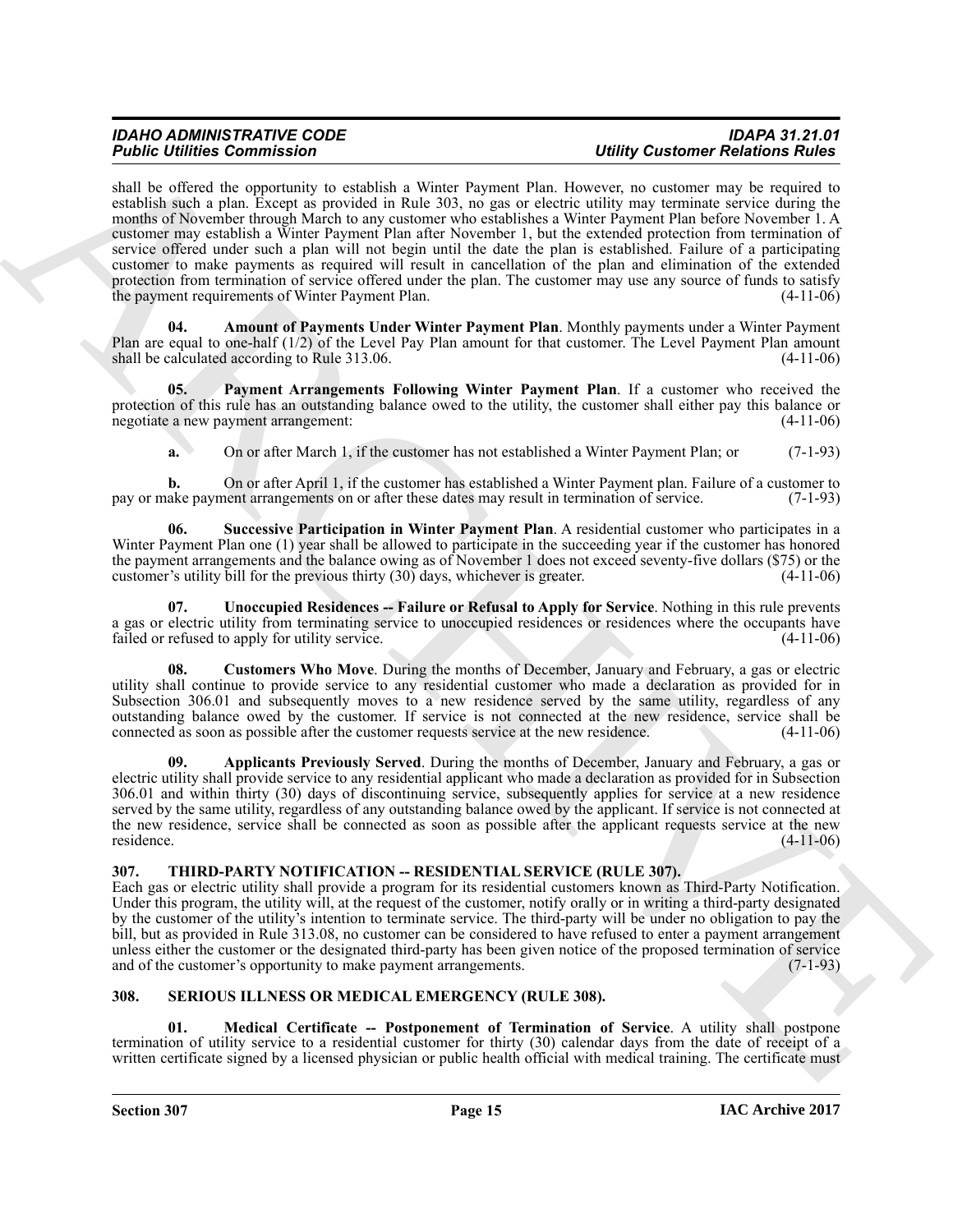contain the following information: (3-20-04)

**a.** A statement that the customer, a member of the customer's family, or other permanent resident of the premises where service is rendered is seriously ill or has a medical emergency or will become seriously ill or have a medical emergency because of termination of service, and that termination of utility service would adversely affect the health of that customer, member of the customer's family, or resident of the household. (3-20-04)

**b.** The name of the person whose serious illness or medical emergency would be adversely affected by ion and the relationship to the customer, and (3-20-04) termination and the relationship to the customer, and

<span id="page-15-7"></span><span id="page-15-6"></span>**c.** The name, title, and signature of the person certifying the serious illness or medical emergency.  $(3-20-04)$ 

**02. Restoration of Service**. If service has already been terminated when the medical certificate is received, service shall be restored as soon as possible, but no later than twenty-four (24) hours after receipt. The customer shall receive service for thirty (30) calendar days from the utility's receipt of the certificate. (3-20-04)

**03. Second Postponement**. The utility may postpone termination of service upon receipt of a second certificate stating that the serious illness or medical emergency still exists. (7-1-93)

<span id="page-15-8"></span>**04. Verification of Medical Certificate**. The utility may verify the authenticity of the certificate and may refuse to delay termination of service if it is determined that the certificate is a forgery or is otherwise fraudulent. (7-1-93)

<span id="page-15-5"></span>**05. Obligation to Pay**. Nothing in this rule relieves the customer of the obligation to pay any ed bill. (3-20-04) undisputed bill.

# <span id="page-15-4"></span><span id="page-15-0"></span>**309. MEDICAL FACILITIES -- SHELTER CARE (RULE 309).**

**Folding Communication** (**b)**<br> **Configures Communication** (**c**) and the content of the content of the layer of the system of the system of the system of the system of the system of the system of the system of the system o Where service is provided to a customer known to the utility to be or identifying itself as a medical care facility, including a hospital, medical clinic with resident patients, nursing home, intermediate care facility or shelter care facility, notice of pending termination shall be provided to the Commission and to the State Department of Health and Welfare as well as to the customer. Upon request from the Commission, a delay in termination of no less than seven (7) calendar days from the date of notice shall be allowed so that action may be taken to protect the interests of the facility's residents. (7-1-93)

# <span id="page-15-2"></span><span id="page-15-1"></span>**310. INSUFFICIENT GROUNDS FOR TERMINATION OR DENIAL OF SERVICE (RULE 310).**

<span id="page-15-3"></span>**01. Termination of Service**. No customer shall be given notice of termination of service nor shall the customer's service be terminated if: (4-2-08)

**a.** The customer's unpaid bill totals less than fifty dollars (\$50) or two (2) months' charges for whichever is less. (4-2-08) service, whichever is less.

**b.** The unpaid bill is for utility service to any other customer (unless that customer has a legal in to pay the other customer's bill) or for any other class of service. (4-2-08) obligation to pay the other customer's bill) or for any other class of service.

**c.** The unpaid bill results from the purchase of non-utility goods or services. (4-2-08)

**d.** The unpaid bill is for service provided four (4) or more years ago unless the customer has promised g to pay or made a payment on the bill within the last four (4) years. in writing to pay or made a payment on the bill within the last four  $(4)$  years.

The customer fails to pay amounts in dispute while a complaint filed pursuant to Rule 402 is Commission. (4-2-08) pending before this Commission.

**f.** A case placing at issue payment of disputed amounts for utility service is pending before a court in of Idaho unless authorized by court order. the state of Idaho unless authorized by court order.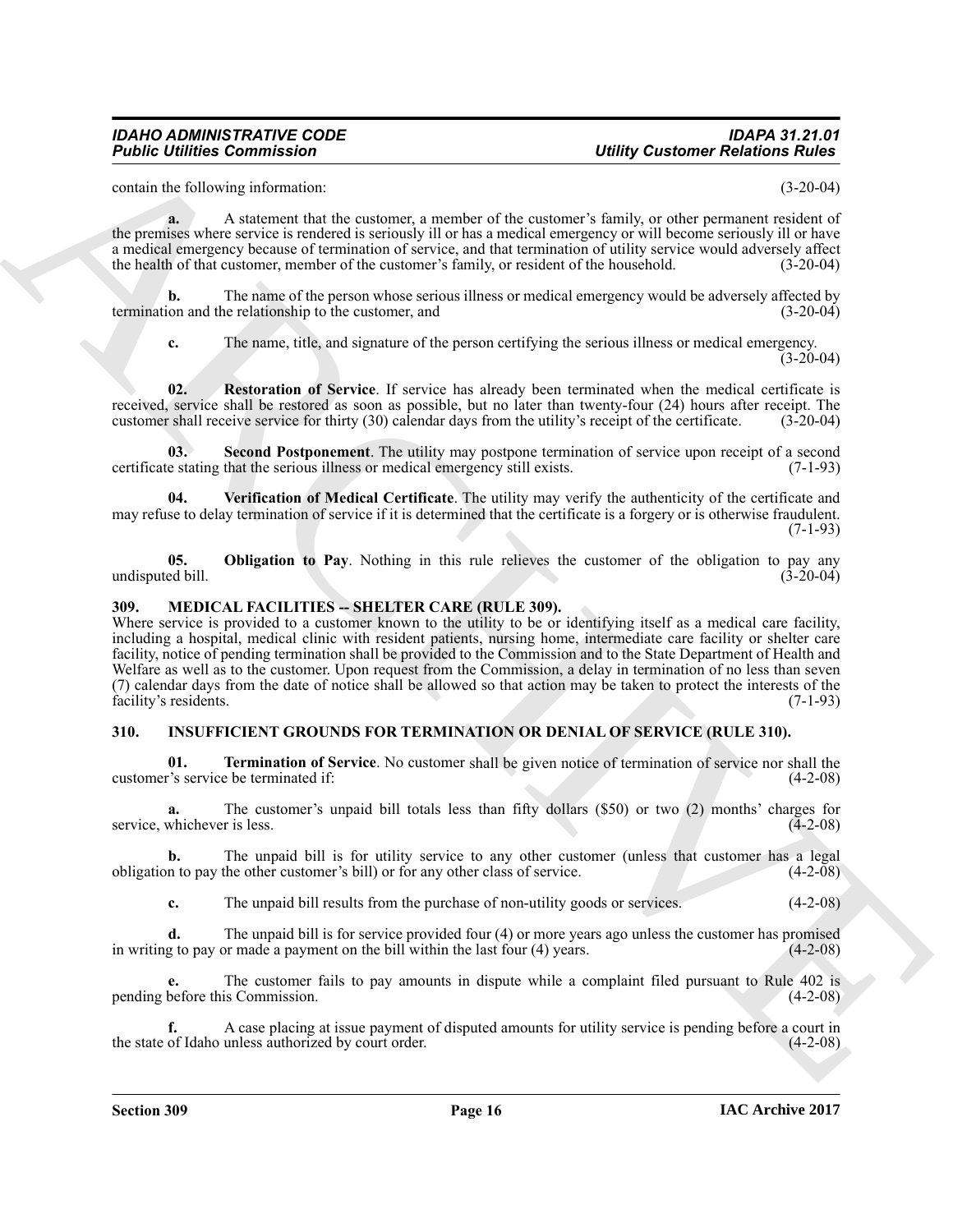<span id="page-16-4"></span>**02. Denial of Service**. No applicant shall be given notice of denial nor shall the applicant be denied service if any of the criteria listed in Subsection 310.01.b. through 310.01.f. apply to the unpaid bill cited as grounds for denial of service. (4-2-08) for denial of service.

# <span id="page-16-5"></span><span id="page-16-0"></span>**311. TIMES WHEN SERVICE MAY BE TERMINATED -- OPPORTUNITY TO AVOID TERMINATION OF SERVICE (RULE 311).**

<span id="page-16-11"></span>**When Termination of Service Is Prohibited**. Except as authorized by Rule 303 or this rule, o a customer, applicant, resident or occupant shall not be terminated: (4-2-08) service provided to a customer, applicant, resident or occupant shall not be terminated:

**a.** On any Friday, Saturday, Sunday, legal holidays recognized by the state of Idaho, or on any day tely preceding any legal holiday; or immediately preceding any legal holiday; or

**b.** At any time when the utility is not open for business. (4-2-08)

<span id="page-16-10"></span>**02. Times When Service May Be Terminated**. Service may be terminated: (4-2-08)

**a.** At any time when there is a dangerous condition pursuant to Rule 303.01 or the utility is ordered to do so pursuant to Rule 303.02; (4-2-08)

**b.** Between the hours of 8 a.m. and 5 p.m., Monday through Thursday, for any reason authorized by 2 and 303; (4-2-08) Rules 302 and 303;

**c.** Between the hours of 8 a.m. and 5 p.m. on Friday for illegal use of service pursuant to Rule 303.03 or if the premises are unoccupied and service has been abandoned; or (4-2-08)

**d.** Between the hours of 5 p.m. and 9 p.m., Monday through Thursday, if the utility is unable to gain access to the meter during normal business hours or for illegal use of service pursuant to Rule 303.03. (4-2-08)

<span id="page-16-9"></span><span id="page-16-8"></span>**03. Personnel to Authorize Reconnection**. Each utility shall have personnel available who are authorized to reconnect service if the conditions cited as grounds for termination are corrected to the utility's satisfaction. Service shall be reconnected as soon as possible, but no later than twenty-four (24) hours after the utility's conditions are satisfied and reconnection is requested. (4-2-08)

**Folding Commutes and Section Architects Commute and Section 2018.** The state of the state of the state of the state of the state of the state of the state of the state of the state of the state of the state of the state **04. Opportunity to Prevent Termination of Service**. Immediately preceding termination of service, the employee designated to terminate service shall identify himself or herself to the customer or other responsible adult upon the premises and shall announce the purpose of the employee's presence. This employee shall have in his or her possession the past due account record of the customer and shall request any available verification that the outstanding bills are satisfied or currently in dispute before this Commission. Upon presentation of evidence that outstanding bills are satisfied or currently in dispute before this Commission, service shall not be terminated. The employee shall be authorized to accept full payment, or, at the discretion of the utility, partial payment, and in such case shall not terminate service. Nothing in this rule prevents a utility from proceeding with termination of service if the customer or other responsible adult is not on the premises. (4-2-08)

<span id="page-16-7"></span>**05. Notice of Procedure for Reconnecting Service**. The utility employee designated to terminate service shall give to the customer or leave in a conspicuous location at the affected service address, a notice showing the time of and grounds for termination, steps to be taken to secure reconnection, and the telephone numbers of utility personnel or other authorized representatives who are available to authorize reconnection. (4-2-08)

<span id="page-16-6"></span>**Applicant Without Service - Customer Requested Termination**. Nothing in this rule prohibits a nating service at any time pursuant to a customer's request. (4-2-08) utility from terminating service at any time pursuant to a customer's request.

# <span id="page-16-2"></span><span id="page-16-1"></span>**312. DENIAL OR TERMINATION OF SERVICE TO MASTER-METERED ACCOUNTS AND RESIDENTS OR OCCUPANTS WHO ARE NOT CUSTOMERS (RULE 312).**

<span id="page-16-3"></span>**01. Notice to Occupants or Residents Not Customers**. Except as provided in Rules 303.01 and 303.02, no utility shall deny or terminate service without providing written notice to the residents or occupants of: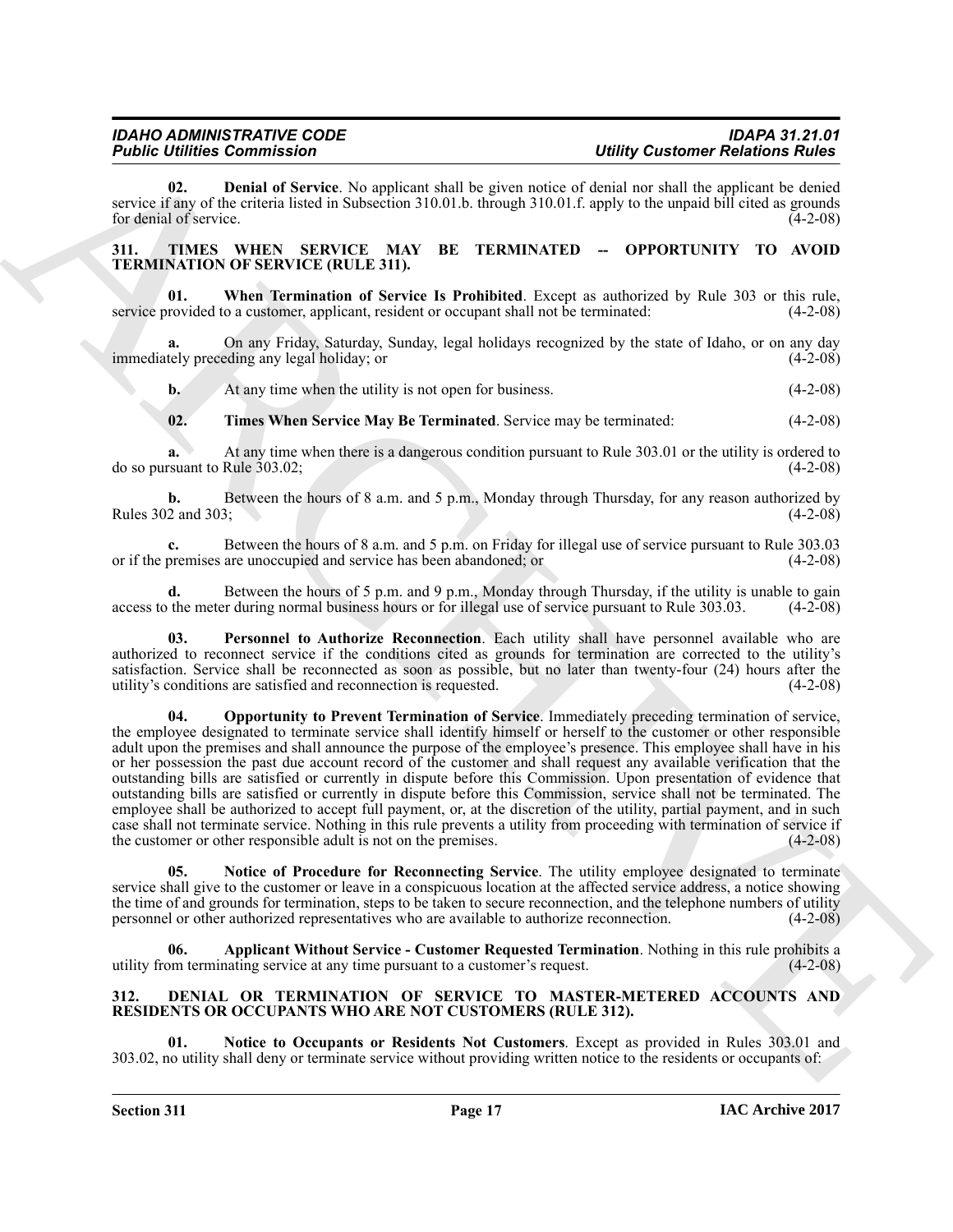(3-20-04)

**a.** A building or mobile home court where service is master-metered;  $(3-20-04)$ 

**b.** A residence where the customer billed for service is not a resident or occupant of the premises being served; or (3-20-04)

**c.** Premises where service is being provided on an interim basis to a resident or occupant following a r's request to terminate service. (3-20-04) customer's request to terminate service.

**02. Delivery and Contents of Notice**. The utility must notify the residents or occupants of its intent to deny or terminate service at least two (2) calendar days, excluding weekends and holidays, before the proposed date of termination. The notice should be delivered to the premises or, in the case of multi-occupant buildings or mobile<br>home parks, posted in common areas or a conspicuous location. The notice shall state: (3-20-04) home parks, posted in common areas or a conspicuous location. The notice shall state:

<span id="page-17-1"></span>

| a. | The date of the notice; | $(7-1-93)$ |  |
|----|-------------------------|------------|--|
|    |                         |            |  |

**b.** The proposed denial or termination date; (3-20-04)

**c.** The reason for denial or termination; (3-20-04)

**d.** What action(s) the resident(s) or occupant(s) must take in order to obtain or retain service in the  $(s)$  or occupant's(s') own name(s); and  $(3-20-04)$ resident's(s') or occupant's(s') own name(s); and

**e.** That an informal or formal complaint concerning denial or termination of service may be filed with mission.  $(3-20-04)$ this Commission.

# <span id="page-17-4"></span><span id="page-17-2"></span><span id="page-17-0"></span>**313. PAYMENT ARRANGEMENTS (RULE 313).**

**Folding Commission**<br> **A**<br> **A** A hadding or melvin here corresponds the second result of successions of the second results of the second results of the second results of the second results of the second results of the sec **01. Arrangements Allowed**. When a customer cannot pay a bill in full, the utility shall continue to serve the customer if the customer and the utility agree on a reasonable portion of the outstanding bill to be paid immediately, and the manner in which the balance of the outstanding bill shall be paid. For customers who are unable to come to the utility's local office to make payment arrangements, a gas or electric utility must, upon request by the customer, make payment arrangements over the telephone, by mail or at the customer's home. (7-1-93) customer, make payment arrangements over the telephone, by mail or at the customer's home.

<span id="page-17-6"></span>**02. Reasonableness**. In deciding on the reasonableness of a particular agreement, the utility will take into account the customer's ability to pay, the size of the unpaid balance, the customer's payment history, and the amount of time and reasons why the debt is outstanding. (7-1-93) amount of time and reasons why the debt is outstanding.

<span id="page-17-3"></span>**03. Application of Payment**. Unless the customer designates otherwise, payments are to be first applied to the undisputed balance owed by the customer for utility services and associated installation charges, taxes, franchise fees and surcharges. (3-30-01) franchise fees and surcharges.

<span id="page-17-7"></span>**04.** Second Arrangement. If a customer fails to make the payment agreed upon by the date that it is utility may, but is not obligated to, enter into a second such agreement. (7-1-93) due, the utility may, but is not obligated to, enter into a second such agreement.

<span id="page-17-9"></span>**05. When Arrangement Not Binding**. No payment arrangement shall be binding upon a customer if it requires the customer to forego any right provided for in these rules. (7-1-93)

<span id="page-17-5"></span>**06. Level Pay Plans Acceptable Payment Arrangement**. Payment arrangements may be in the form of a Level Pay Plan that will equalize monthly payments of all arrears, if any, and anticipated future bill amounts over a period of not less than one (1) year. No customer agreeing to a reasonable payment arrangement is required to choose this plan.  $(7-1-93)$ choose this plan.

<span id="page-17-8"></span>**07. Third-Party Contact**. If a utility has been unable to contact a customer concerning termination, but has contacted the customer's third-party designated under Rule 307 and has failed to receive a response from the customer within seven (7) days after the third-party was contacted, the utility may treat the customer as one who has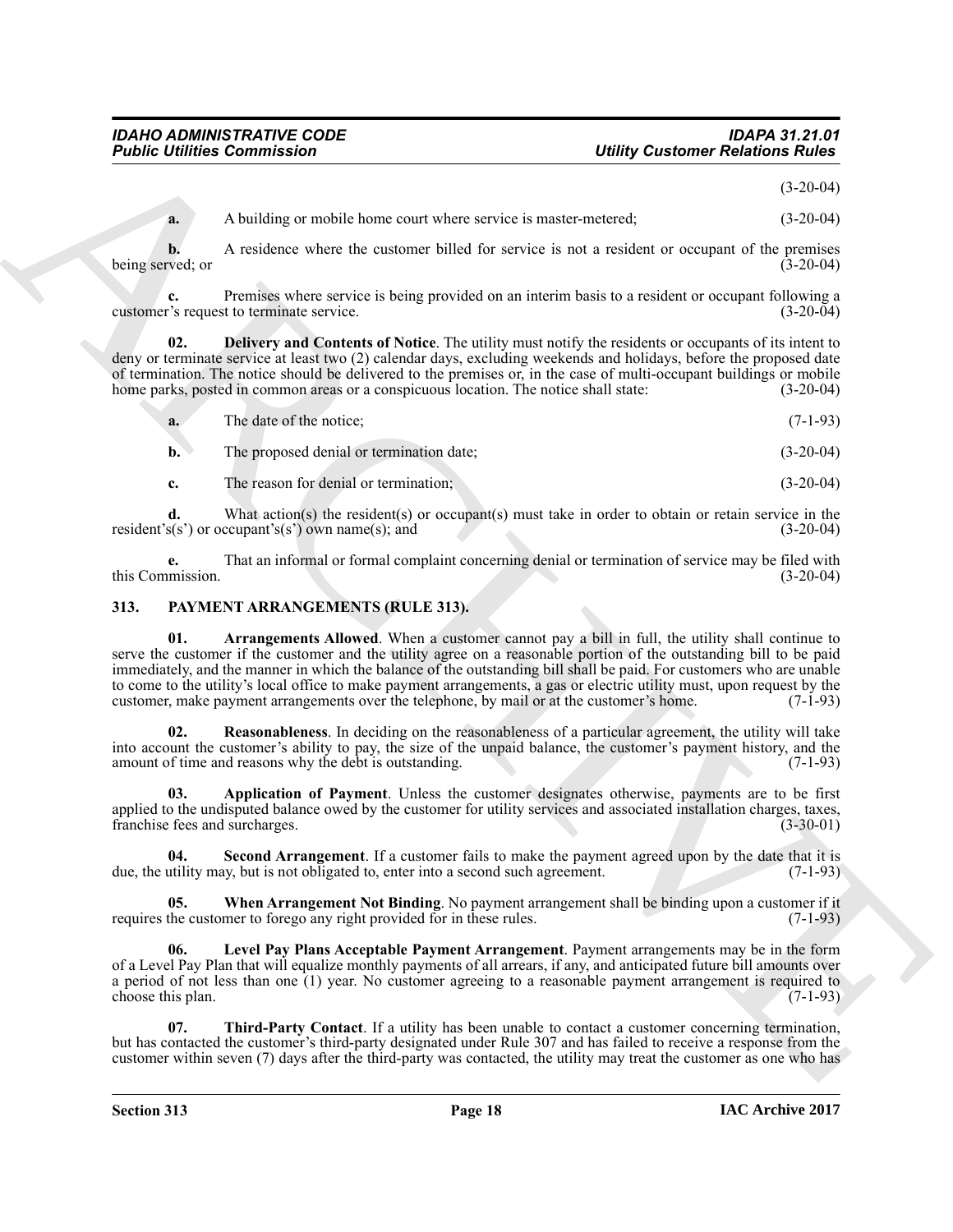been contacted and has declined to enter into a reasonable payment arrangement. (7-1-93)

# <span id="page-18-0"></span>**314. -- 400. (RESERVED)**

# <span id="page-18-4"></span>**COMPLAINT PROCEDURE**

#### **RULES 401 THROUGH 499**

#### <span id="page-18-8"></span><span id="page-18-5"></span><span id="page-18-1"></span>**401. COMPLAINT TO UTILITY (RULE 401).**

**Found Confirmes Commission Control in the system of the system of the system of the system of the system of the system of the system of the system of the system of the system of the system of the system of the system of 01. Subject Matter**. A customer or applicant for service may complain at any time to the utility about any deposit or written guarantee required as a condition of service, billing, termination of service, quality or availability of service, or any other matter regarding utility services, policies and practices. The customer or applicant may request a conference with the utility, but this provision does not affect any statute of limitation that might otherwise apply. Complaints to the utility may be made orally or in writing. A complaint is considered filed upon receipt by the utility. In making a complaint or request for conference, the customer or applicant shall state the customer's or applicant's name, service address, and the general nature of the complaint. (7-1-93) customer's or applicant's name, service address, and the general nature of the complaint.

<span id="page-18-6"></span>**02.** Conference. Upon receiving each complaint or request for conference, the utility shall promptly, thoroughly and completely investigate the complaint, confer with the customer or applicant when requested, and notify the customer or applicant of the results of the investigation and make a good-faith attempt to resolve the complaint. The oral or written notification shall advise the customer or applicant that the customer or applicant may request the Commission to review the utility's proposed disposition of the complaint. (7-1-93) request the Commission to review the utility's proposed disposition of the complaint.

<span id="page-18-7"></span>**03.** Service Maintained. The utility shall not terminate service based upon the subject matter of the twhile investigating the complaint or making a good-faith attempt to resolve the complaint. (7-1-93) complaint while investigating the complaint or making a good-faith attempt to resolve the complaint.

#### <span id="page-18-12"></span><span id="page-18-2"></span>**402. REVIEW BY COMMISSION (RULE 402).**

<span id="page-18-15"></span>**01. Informal Review**. If a customer or applicant who has complained to a utility is dissatisfied with a utility's proposed disposition of the complaint, the customer or applicant may request the Commission to informally review the disputed issue and the utility's proposed disposition of the complaint. (7-1-93)

<span id="page-18-16"></span>**02. Procedure on Review**. The Commission will process these requests as informal complaints pursuant the Commission's Rules of Procedure, IDAPA 31.01.01.000 et seq. Utility service shall not be terminated nor termination be threatened by notice or otherwise in connection with the subject matter of the complaint while the complaint is pending before the Commission so long as the customer continues to pay all amounts not in dispute, including current utility bills. Upon request by any party, the parties and a representative of the Commission shall be required to meet and confer.

<span id="page-18-13"></span>**03. Customer's Rights Protected**. No customer or applicant shall be denied the opportunity to file a complaint with the Commission. (7-1-93)

<span id="page-18-14"></span>**04. Formal Complaints**. Formal complaints may be filed according to the Commission's Rules of Procedure, IDAPA 31.01.01.000 et seq. (7-1-93)

# <span id="page-18-9"></span><span id="page-18-3"></span>**403. RECORD OF COMPLAINTS (RULE 403).**

<span id="page-18-10"></span>**01. Recordkeeping**. Each utility must keep a written record of complaints and requests for conferences pursuant to Rules 401 and 402. These records must be retained for a minimum of one (1) year at the office of the utility where the complaints were received or conferences held. These written records are to be readily available upon request by the concerned customer, the customer's agent possessing written authorization, or the Commission. The records must show whether the customer or applicant was advised as required by Rule 401.02 that the customer or applicant may request the Commission to review the utility's proposed disposition of the complaint. (4-2-08) applicant may request the Commission to review the utility's proposed disposition of the complaint.

<span id="page-18-11"></span>**02. Reporting**. Each utility must, at the Commission's request, submit a report to the Commission that states and classifies the number of complaints made to the utility pursuant to Rules 401 and 402, the general nature of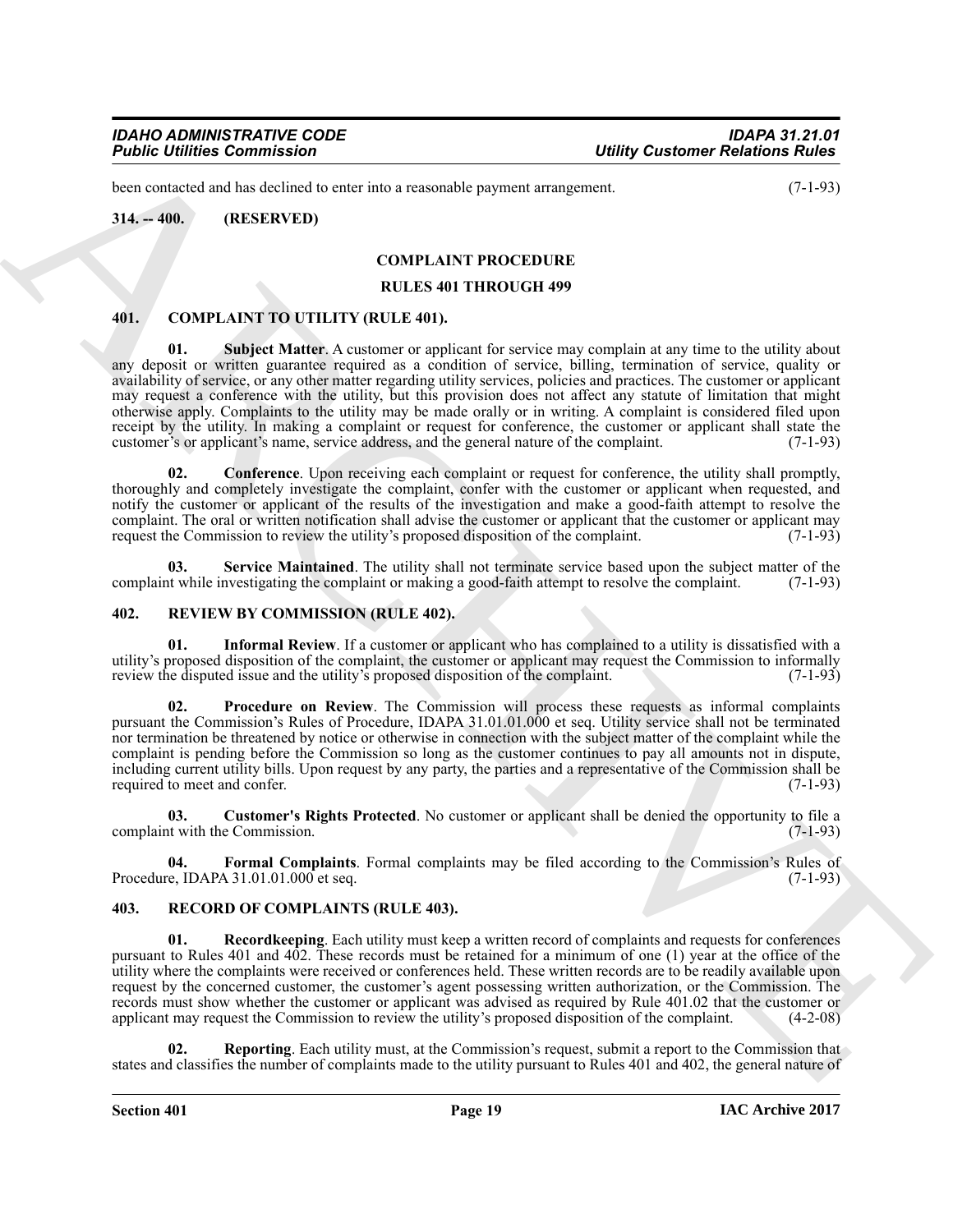their subject matter, how received (in person, by letter, etc.), and whether a Commission review was conducted. (7-1-93)

#### <span id="page-19-15"></span><span id="page-19-0"></span>**404. RESPONSES TO INFORMAL COMPLAINTS (RULE 404).**

Within ten (10) business days of receiving notification from the Commission that an informal complaint involving the company has been filed with the Commission, utilities must either respond orally or in writing to the Commission. A utility will be granted an extension of time to prepare its response if it represents that it is making a good faith effort to resolve the matter in dispute. A full and complete response should be submitted to the Commission no later than thirty (30) days after receipt of notification from the Commission. (3-30-01) thirty  $(30)$  days after receipt of notification from the Commission.

<span id="page-19-1"></span>**405. -- 499. (RESERVED)**

# <span id="page-19-6"></span>**CUSTOMERS IN MULTI-OCCUPANT BUILDINGS -- RIGHT TO BILLING BASED UPON CUSTOMER'S OWN USE**

# **RULES 500 THROUGH 599**

# <span id="page-19-2"></span>**500. -- 599. (RESERVED)**

# <span id="page-19-16"></span>**RULES FOR DEPOSIT, DENIAL, AND TERMINATION OF SERVICE FOR INDUSTRIAL, LARGE COMMERCIAL, AND IRRIGATION CUSTOMERS**

# **RULES 600 THROUGH 700**

# <span id="page-19-7"></span><span id="page-19-3"></span>**600. DEFINITIONS (RULE 600).**

As used in Rules 601 through 605. (7-1-93)

**01. Advance Payment**. "Advance payment" means a payment made prior to receiving service that will be credited to the customer's account at a later date. (7-1-93)

<span id="page-19-11"></span><span id="page-19-10"></span><span id="page-19-9"></span><span id="page-19-8"></span>**02. Applicant**. "Applicant" means an applicant for industrial, large commercial or irrigation service. (7-1-93)

**03. Customer**. "Customer" means an industrial, large commercial or irrigation customer, unless further restricted by the rule. The Commission will maintain on file a list of which customer classes of a given utility are industrial. large commercial, and irrigation. industrial, large commercial, and irrigation.

**04.** Deposit. "Deposit" means any payment held as security for future payment or performance that is reimbursable. (7-1-93) reimbursable. (7-1-93)

<span id="page-19-12"></span>**05. Written Notice**. "Written notice" of the utility's intent to deny or terminate service may be mailed or otherwise delivered to the applicant, occupant or customer. Written notice may be provided by electronic mail (i.e., e-mail) if the customer is billed electronically and separately consents in writing to "opt-in" to receiving electronic notification.  $(4-2-08)$ 

# <span id="page-19-13"></span><span id="page-19-4"></span>**601. DEPOSIT REQUIREMENTS AND ADVANCE PAYMENTS (RULE 601).**

**Foother Commission**<br>
Henry Contours Commission<br>
1986 Collider Commission (1986)<br>
1987 Collider Commission (1987)<br>
1988 Collider Commission (1988)<br>
1988 Collider Commission (1988)<br>
1988 Collider Commission (1988)<br>
1988 Co An applicant or customer may be required to pay a deposit or make an advance payment in accordance with the utility's tariff filed with the Commission. If an applicant or customer has sought any form of relief under the Federal Bankruptcy Laws, has been brought within the jurisdiction of the bankruptcy court for any reason in an involuntary manner, or has had a receiver appointed in a state court proceeding, then a deposit may be demanded as allowed by the Federal Bankruptcy Act of 1978, as amended, and, in particular, 11 U.S.C. 366, or as directed by the state court.

(7-1-93)

#### <span id="page-19-14"></span><span id="page-19-5"></span>**602. GROUNDS FOR DENIAL OR TERMINATION OF SERVICE WITH PRIOR NOTICE (RULE 602).**

A utility may deny or terminate service to an industrial, large commercial or irrigation customer without its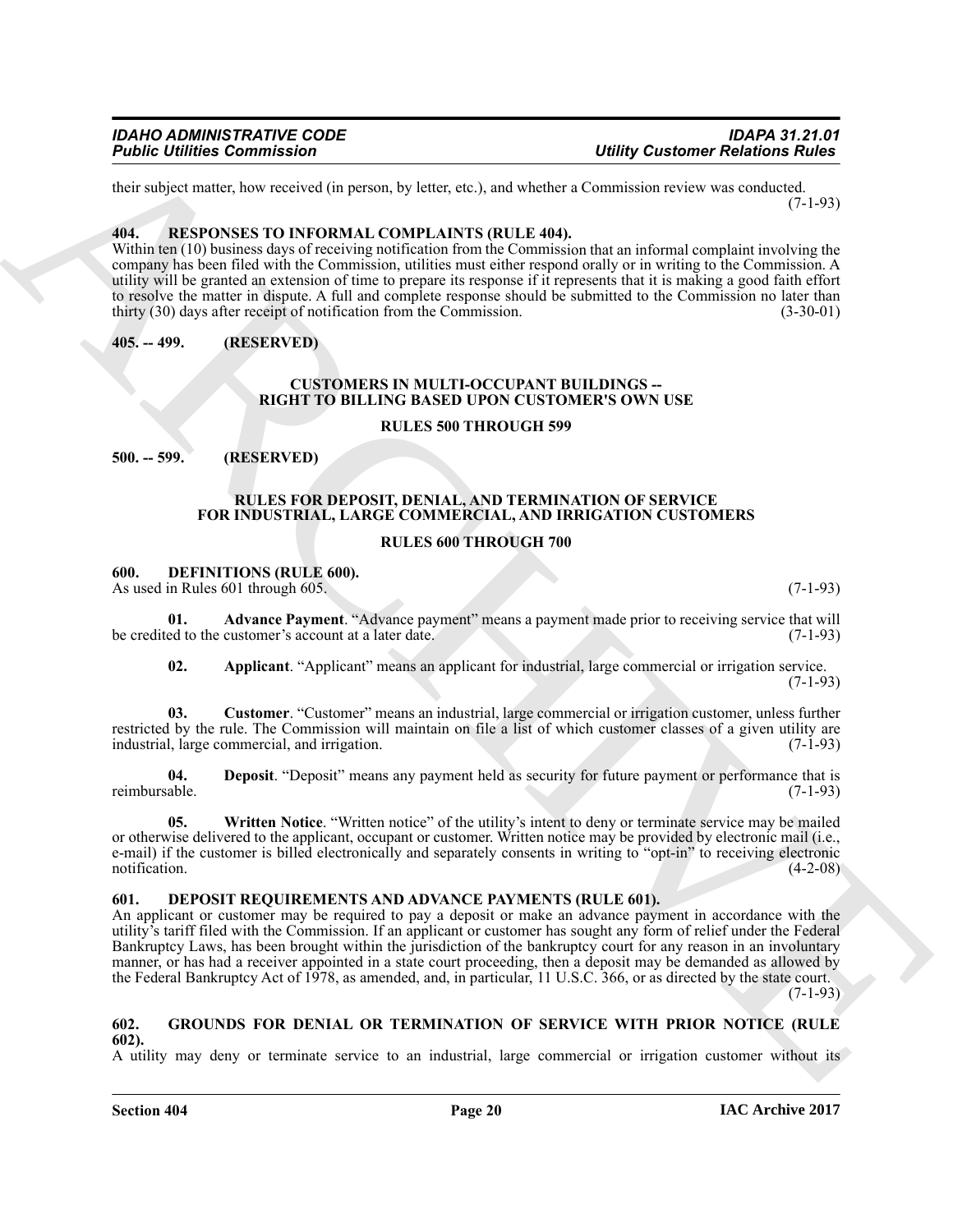permission, but only after adequate notice has been given in accordance with these rules, for one (1) or more of the following reasons: (7-1-93)

<span id="page-20-5"></span>**01. Failure to Pay Undisputed Bill**. The customer or applicant did not pay undisputed delinquent bills or paid a delinquent bill with any check not honored by the bank. (7-1-93)

**02. Failure to Pay Deposit**. The customer or applicant failed to make a required advance payment, pay a deposit or provide an acceptable guarantee, when required by the applicable tariff or contract.

<span id="page-20-7"></span><span id="page-20-6"></span><span id="page-20-4"></span><span id="page-20-2"></span>**03. The Customer or Applicant Failed to Comply with a Payment Arrangement**. (7-1-93)

**04.** Identify Misrepresentation. The customer or applicant misrepresented the customer's or t's identity for the purpose of obtaining utility service. (7-1-93) applicant's identity for the purpose of obtaining utility service.

**05. Denial of Access to Meter**. The customer or applicant denied or willfully prevented the utility's the meter. (7-1-93) access to the meter.

**06. Willful Waste of Service**. The utility determines as prescribed by relevant State or other applicable standards that the customer is willfully wasting service through improper equipment or otherwise. (7-1-93)

<span id="page-20-12"></span><span id="page-20-8"></span><span id="page-20-3"></span>**07. Failure to Apply for Service**. The customer or applicant failed to apply for service with the utility.  $(7-1-93)$ 

#### <span id="page-20-0"></span>**603. REQUIREMENTS FOR AND CONTENTS OF NOTICE BEFORE TERMINATION OF SERVICE (RULE 603).**

**01. Initial Notice**. If the utility intends to terminate service under Rule 601, the utility shall send to the customer written notice of termination mailed at least seven (7) calendar days prior to the proposed date of termination. (3-20-04) termination.  $(3-20-04)$ 

<span id="page-20-15"></span><span id="page-20-13"></span>**02. Contents of Notice**. The written notice of termination shall state: (3-20-04)

**a.** The reason(s), citing these rules, why service will be terminated, and the proposed date of (3-20-04) termination; (3-20-04)

**b.** Actions the customer may take to avoid termination; (7-1-93)

**c.** That an informal or formal complaint concerning the termination may be filed with this sion; and (7-1-93) Commission; and

<span id="page-20-14"></span>**d.** That service will not be terminated prior to the resolution of such a filed complaint (if the resolution or of the utility, the Commission shall set the date of termination). (7-1-93) is in favor of the utility, the Commission shall set the date of termination).

Folio Entimate Commission Comparison<br>
2016 Commission Commission Commission Commission Commission Commission Commission Commission Commission Commission Commission Commission Commission Commission Commission Commission Co **03. Final Notice**. The utility may mail a final written notice to customers at least three (3) calendar days, excluding weekends and holidays, before the proposed date of termination. Regardless of whether the utility elects to mail a written notice, at least twenty-four (24) hours prior to actual termination, the utility shall diligently attempt to contact the customer affected, either in person or by telephone, to apprise the customer of the proposed action. This final notice shall contain the same information required above for written notice. Each utility shall maintain clear, written records of oral notices, showing dates and the utility employee giving the notices. (3-20-04)

# <span id="page-20-9"></span><span id="page-20-1"></span>**604. GROUNDS FOR TERMINATION OF SERVICE WITHOUT PRIOR NOTICE (RULE 604).**

A utility may terminate service without prior notice to the customer as specified in Rule 602 only: (7-1-93)

**01. Dangerous Conditions**. If a condition immediately dangerous or hazardous to life, physical safety, ty exists, or if necessary to prevent a violation of federal, state or local safety or health codes. (7-1-93) or property exists, or if necessary to prevent a violation of federal, state or local safety or health codes.

<span id="page-20-11"></span><span id="page-20-10"></span>**02. Order to Terminate**. Upon order by any court, the Commission, or any other duly authorized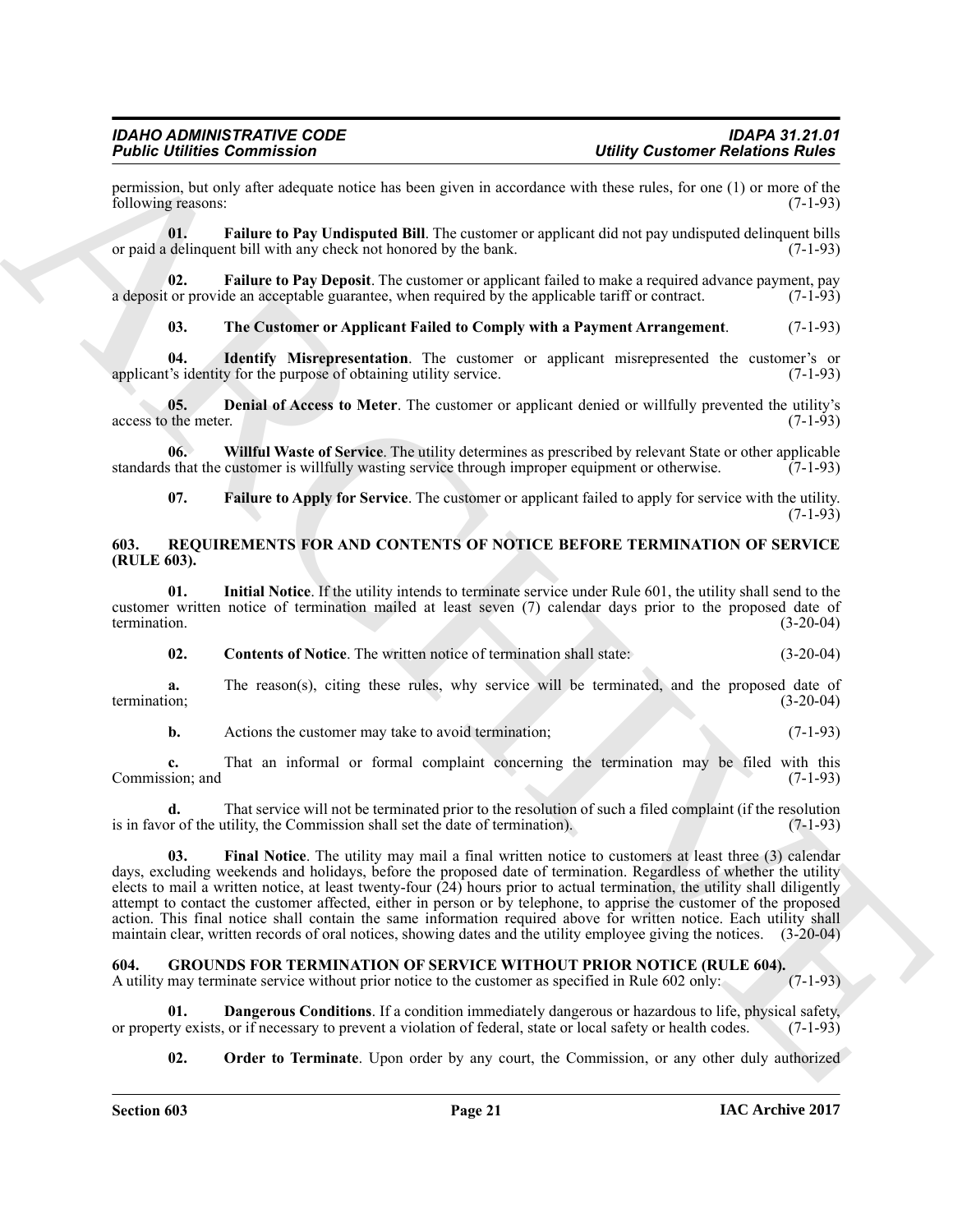<span id="page-21-3"></span>public authority. (7-1-93)

**03. Illegal Use of Utility**. If such service is obtained, diverted or used without the authorization or knowledge of the utility; or  $(7-1-93)$ 

<span id="page-21-4"></span>**04.** Unable to Contact Customer. If the utility has tried diligently to meet the notice requirements of level than the customer. (7-1-93) Rule 602, but has been unsuccessful in its attempt to contact the customer.

# <span id="page-21-5"></span><span id="page-21-0"></span>**605. NOTICE TO COMMISSION PRIOR TO TERMINATION (RULE 605).**

No industrial or large commercial customer shall have its service terminated unless the Commission is given written notice seven (7) days before the termination. The Commission may stay termination of service upon its finding that the public interest requires service to be maintained to the customer.  $(7-1-93)$ the public interest requires service to be maintained to the customer.

# <span id="page-21-1"></span>**606. -- 700. (RESERVED)**

# **SUMMARY OF CUSTOMER RULES**

# **RULES 701 THROUGH 800**

# <span id="page-21-6"></span><span id="page-21-2"></span>**701. SUMMARY OF RULES (RULE 701).**

**Foundation** Communistics Communistics (and Communistic Control of the set of the set of the set of the set of the set of the set of the set of the set of the set of the set of the set of the set of the set of the set of **01. Summary to Be Provided to Customers**. Each utility shall provide to its customers a summary of this chapter approved by the Commission. The summary shall be provided to customers at least once each year and must be available at local offices of the utility in Idaho and provided to each new customer upon commencement of service. (4-11-06) service.  $(4-11-06)$ 

<span id="page-21-10"></span><span id="page-21-7"></span>**02. Contents of Summary**. The summary shall include the following information: (4-11-06)

**a.** An explanation of the conditions under which the utility may request a deposit;  $(4-11-06)$ 

**b.** An explanation of the conditions under which the utility may deny or terminate service;  $(4-11-06)$ 

**c.** An explanation of how termination of service may be postponed due to serious illness or medical cy (residential customers only): (4-11-06) emergency (residential customers only);

**d.** A statement of the utility's willingness to make payment arrangements to assist customers having paying their utility bills; (4-11-06) difficulty paying their utility bills;

<span id="page-21-9"></span>**e.** An explanation of how to file a complaint with the utility and the Commission; and  $(4-11-06)$ 

**f.** A statement that termination of service is prohibited while a complaint is pending with the state of Idaho. (4-11-06) Commission or with a court in the State of Idaho.

**03. Summary for Gas and Electric Customers**. The summary provided by a gas or electric utility also shall include the following information: (4-11-06)

An explanation of restrictions on termination of service and the availability of the Winter Payment Rule 306 (residential customers only). (4-11-06) Plan described in Rule 306 (residential customers only).

**b.** An explanation of the Third Party Notification Program described in Rule 307 (residential customers only); and (4-11-06)

<span id="page-21-8"></span>**c.** An explanation of the availability of the Level Pay Plan described in Rule 313. (4-11-06)

**04. Model Summaries**. Model Rules Summaries, including Spanish language translations for residential customers, shall be provided by the Commission to utilities and other interested parties upon request.  $(4-11-06)$ 

**Section 605 Page 22**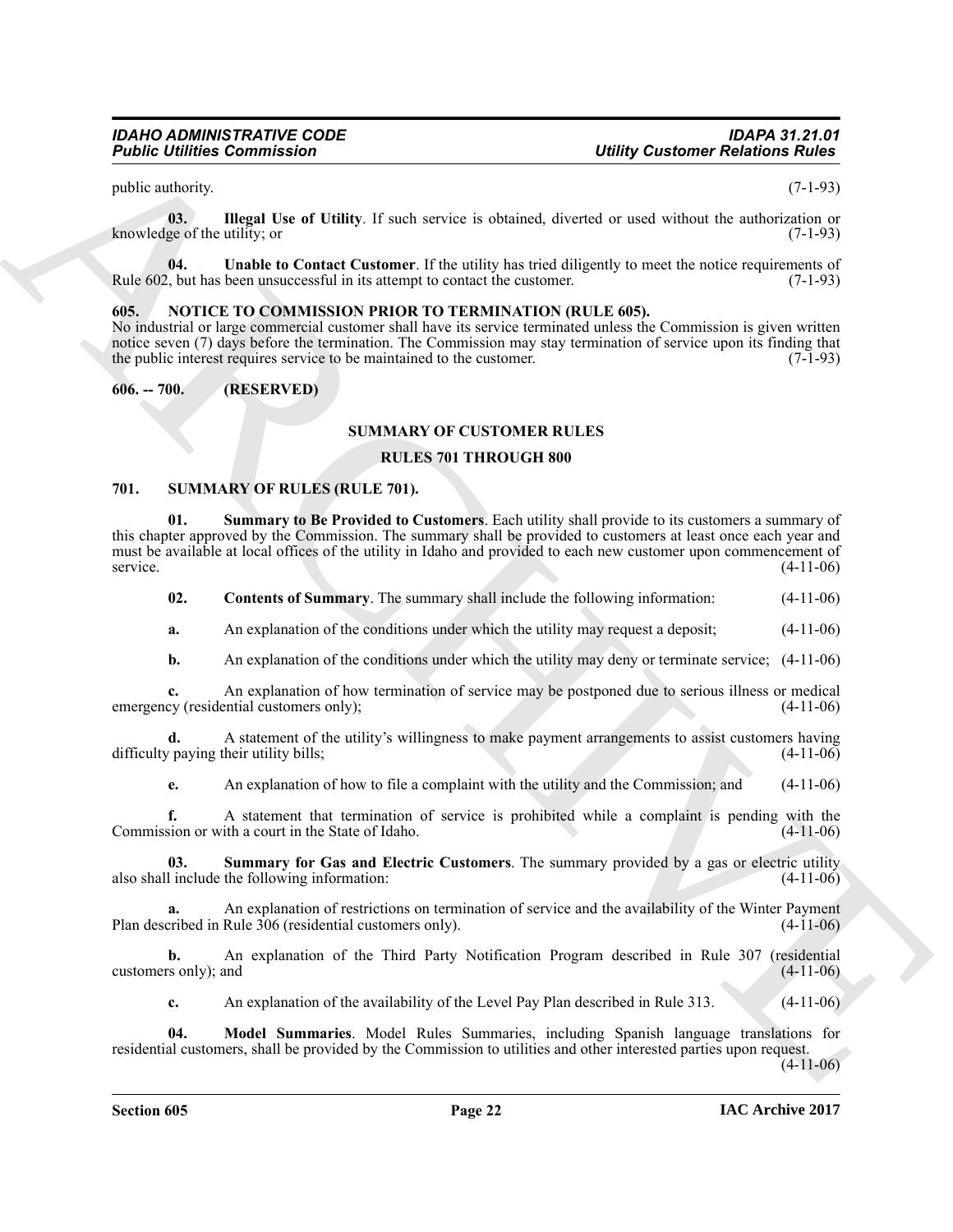### *IDAHO ADMINISTRATIVE CODE IDAPA 31.21.01 Public Utilities Commission Utility Customer Relations Rules*

# <span id="page-22-2"></span><span id="page-22-0"></span>**702. EXPLANATION OF RATE SCHEDULE (RULE 702).**

ARCHIVE Each gas, electric, and water utility shall transmit annually to each of its customers and give to each new customer at the time of initiation of service a clear and concise explanation of the existing rate schedule for the class of services selected by that customer.  $(3-29-10)$ 

<span id="page-22-1"></span>**703. -- 999. (RESERVED)**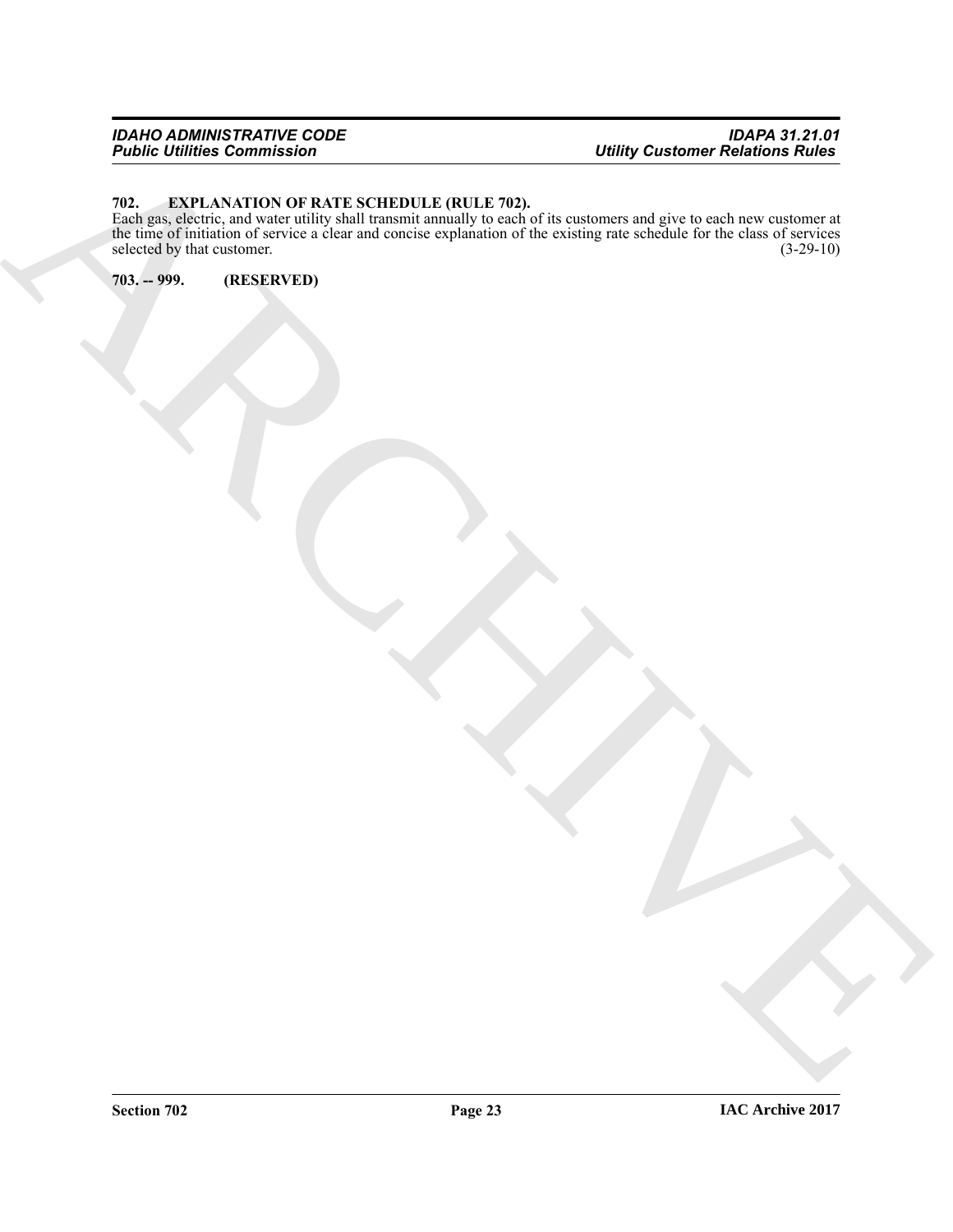# *Subject Index*

#### **A**

Amount Of Deposit 6 Amount of Deposit 6 Installment Payments of Deposit 6

#### **B**

Billing Under Inappropriate Tariff Schedule 9 Exceptions 9 Rebilling Required 9 Rebilling Time Period 9 Refunds & Additional Payments 10

# **C**

Complaint Procedure 19 Complaint To Utility 19 Conference 19 Service Maintained 19 Subject Matter 19 Complaints, Persons or Utilities 3 Conflict With Utility Tariffs 5 Contents Of Notice Of Intent To Terminate Service 14 Additional Requirements for Gas & Electric Utilities 14 Contents of Notice 14 Customers In Multi-Occupant Buildings-- Right To Billing Based Upon Customer's Own Use, Utility Customer Relations Rules 20

# **D**

Definition, Sections 201 Through 205 8 Definitions, IDAPA 31.21.01 4 Applicant 4 Customer 4 Utility 4 Definitions, Sections 601 Through 605 20 Advance Payment 20 Applicant 20 Customer 20 Deposit 20 Written Notice 20 Degree-Day Information 11 Denial & Termination Of Service & Payment Arrangement Rules For Residential & Small Commercial Customers 12 Denial Or Termination Of Service To Master-Metered Accounts & Residents Or Occupants Who Are Not Customers 17 Delivery & Contents of Notice 18

Notice to Occupants or Residents Not Customers 17 Deposit Practices For Residential & Small Commercial Customers 5 Deposit Requirements 5 Bankrupt Customers 6 Residential Customers 5 Small Commercial Customers 6 Deposit Requirements & Advance Payments 20 Due Date Of Bills--Delinquent Bills 9 Hardship Exemption 9 Ordinary Due Date 9

# **E**

Exemptions From Rules 4 Exercise Of Rights By Customer 4 Explanation For Denial Of Service To Applicant 12 Explanation to Applicant 12 Written Notice 12 Explanation For Requirement Of Deposit 6 Explanation Of Rate Schedule 23

# **F**

Further Definitions 5 Applicant 5 Customer<sub>5</sub> Deposit 5 Residential & Small Commercial Classes 5 Further Definitions, Sections 301 Through 313 12 Applicant 12 Customer 12 Non-Utility Service 12 Written Notice 12

# **G**

Grounds For Denial Or Termination Of Service With Prior Notice 12, 20 Denial of Access to Meter 13, 21 Failure to Abide by Terms of Payment Arrangement 13 Failure to Apply for Service 21 Failure to Make Security Deposit 12 Failure to Pay 12 Failure to Pay Deposit 21 Failure to Pay Undisputed Bill 21 Identify Misrepresentation 21 Identity Misrepresentation 13 Previous Account Balance Owing 13 Service to Minors 13 The Customer or Applicant Failed to Comply with a Payment

Arrangement 21 Willful Waste of Service 13, 21 Grounds For Denial Or Termination Of Service Without Prior Notice 13 Dangerous Conditions 13 Illegal Use of Service 13 Order to Terminate Service 13 Unable to Contact Customer 13 Grounds For Termination Of Service Without Prior Notice 21 Dangerous Conditions 21 Illegal Use of Utility 22 Order to Terminate 21 Unable to Contact Customer 22

# **I**

[A](#page-5-6)mount Of Department of the [C](#page-11-4)ompany of Schematics Company of Schematics Company of Department of Schematics (Company of Department of Georgia (Company) (Company) (Company) (Company) (Company) (Company) (Company) (Company) Inaccurately Billed Service Under Correct Tariff Schedule -- Failure To Bill For Service 10 Additional Payments 10 Errors in Preparation-- Malfunctions--Failure to Bill 10 Rebilling Time Period 10 Refunds 10 Informal Interpretation Of Rules 5 Insufficient Grounds For Termination Or Denial Of Service 16 Denial of Service 17 Termination of Service 16 Interest On Deposits 7 Interest Payable 7 Interest Rate, Utility Deposits 7 Issuance Of Bills--Contents Of Bills 8 Address & Telephone Number 9 Any Amount Transferred From Another Account 9 Any Amounts Past Due 9 Comparison of Consumption Data 8 Itemization of All Charges 9 Metered Service Billing 8 Payments or Credits The Billing Date 8 The Due Date of the Bill 9 The Time Period Covered by the Bill 8 The Total Amount Due 9 **M**

Medical Facilities--Shelter Care 16

**N**

Notice To Commission Prior To Termination 22

# **O**

Other Deposit Standards Prohibited--